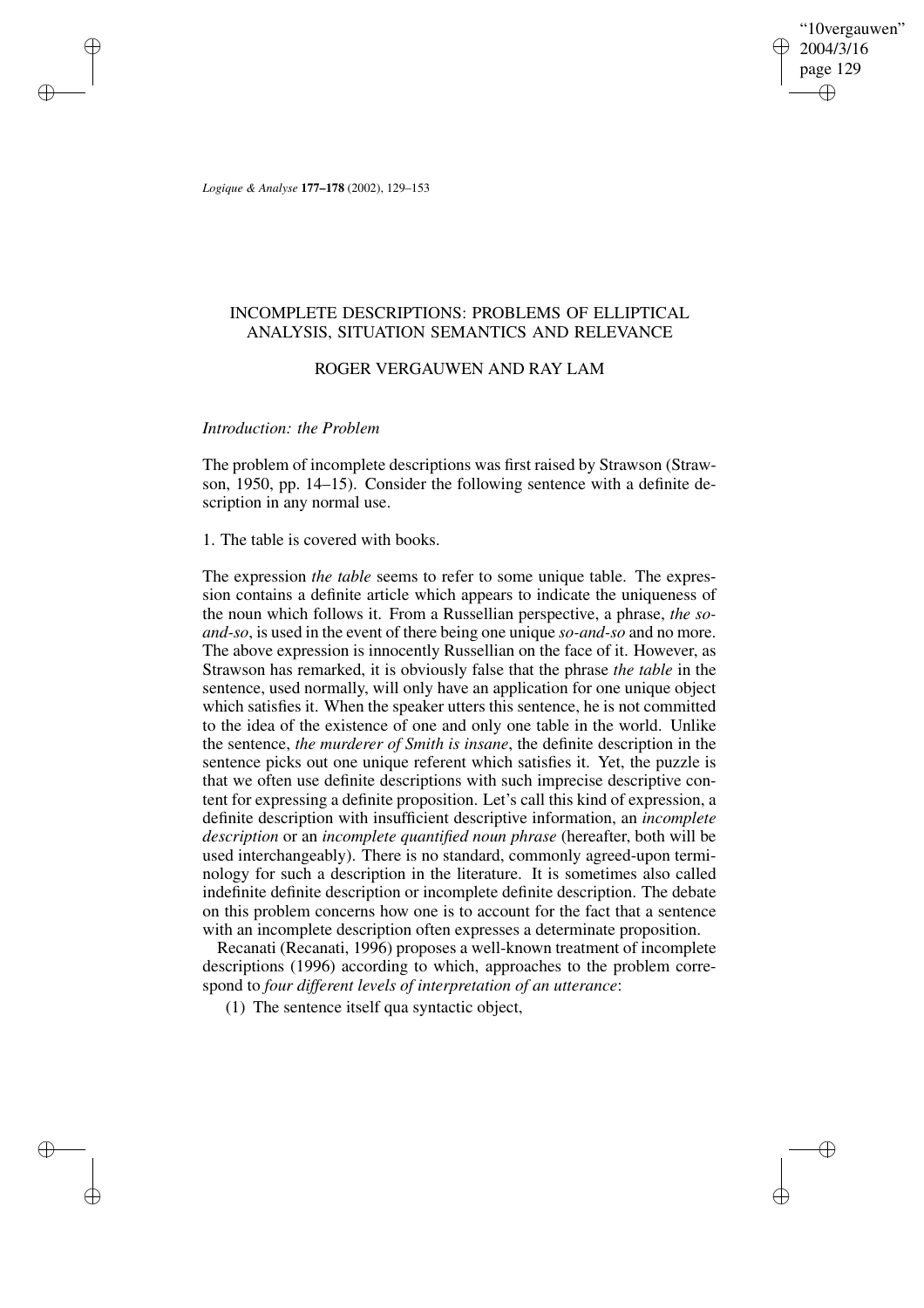"10vergauwen" 2004/3/16 page 130

✐

✐

✐

✐

- (2) The linguistic meaning or 'character,'
- (3) The Kaplanian 'content,' i.e. the proposition expressed,
- (4) The Implicature level what the utterance [with incomplete quantified noun phrases] conveys via Grician mechanisms (Recanati, 1996, p. 448).

All approaches to incomplete descriptions do no more than furnish a reading of them — at each of the above levels — with an explanation of how the incompleteness of the quantifiers' reading is to be accounted for and to be supplemented with a complete reading.

In this paper, we discuss Recanati's classification scheme and his remarks on various approaches. Recanati favors an approach that treats the problem of incomplete quantified noun phrases at level (3), the proposition expressed. Specifically he advances a domain delimitation strategy, an approach that utilizes situation semantics in Barwise and Perry and is supplemented with domain indexing in Kuroda. We shall expand on this strategy by sharpening his objection to the elliptical analysis at level (1) and the objection to the Grician treatment at level (4); and by showing that a domain delimitation strategy can be theoretically re-enforced with relevance theoretic principles.

# *I. The Sentence Level Treatment: Various Problems of Ellipsis Theory*

A common approach, treating incomplete quantified noun phrases at the sentence level, is ellipsis theory. Typically, instances of bare ellipsis consist in leaving out an expression or expressions in such a way that they can be recovered from the context, such as e.g. in:

- 2. John wants chicken for lunch and Peter, veal, or
- 3. John has two cars and Peter, four.

In 2) the speaker fails to pronounce the complete sentence, "Peter wants veal for lunch" while the speaker of 3) omits "has" and "cars," information which is, however, recoverable from the previously used "cars." With incomplete descriptions something analogous may happen, e.g.:

4. I saw a colleague of mine kissing a woman in the park. The woman was his wife.

Now, clearly, the description "the woman" can be called shorthand for "the woman I saw being kissed by a colleague of mine in the park," and this information is recoverable from the discourse alone. But with incomplete descriptions things are not always that easy. Donnellan's famous example

✐

✐

✐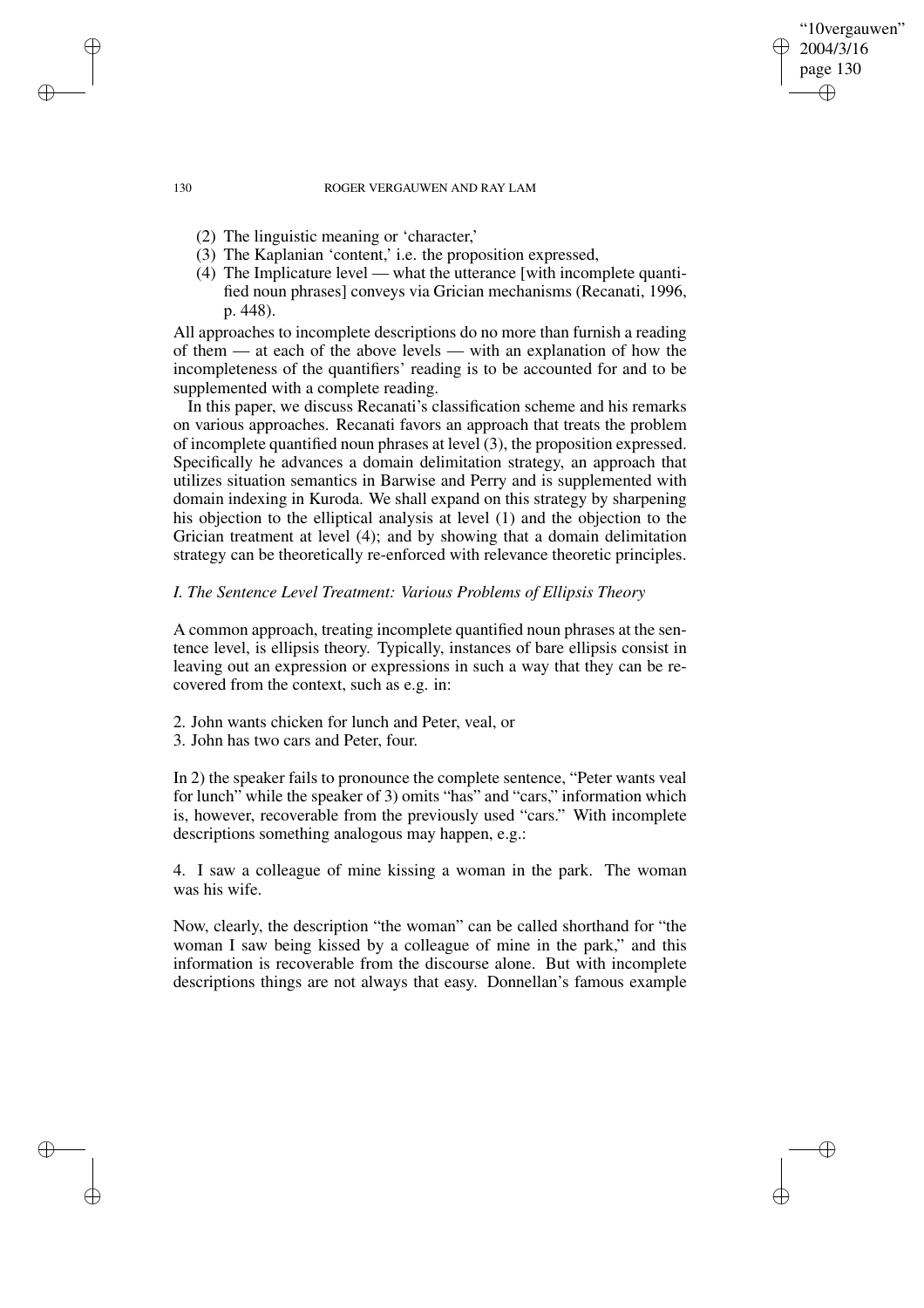✐

✐

✐

✐

(hinted at in 1)) "the murderer of Smith is insane" shows that there is nothing in the discourse itself to complete the description. Faced with problems as these, Recanati summarizes the shortcomings of this approach as follows (Recanati, 1996, pp. 448–449):

a. It multiplies ambiguity without necessity. In all ellipsis approaches, it is suggested that the sentence uttered is elliptical for a longer sentence. It is this longer sentence which should be targeted for semantic evaluation. For instance, the sentence, 'The burglar took everything' can be construed in two ways: either as an instance of the complete sentence 'The burglar took everything' or as an elliptical version for a longer sentence 'The burglar took everything in this house.' So, one may say this ambiguity objection from Recanati is a *sentential* ambiguity. That is, the sentence uttered is ambiguous among choices of sentences available for semantic evaluation.

However, one wonders if this sentential ambiguity is no more than propositional ambiguity. The sentence uttered is whichever sentence comes out of the speaker's mouth. There is nothing ambiguous about what is overtly presented. What is really in question is what the sentence is supposed to expressed. That which is expressed is a proposition, which is also the object of semantic evaluation. Hence, the two ways available to construe the sentence, 'The burglar took everything' is tantamount to the two propositions which can be read off the sentence uttered. Thus, the sentential ambiguity is really just a propositional ambiguity.

b. The elliptical material cannot be said to be recoverable on syntactical ground as in traditional elliptical analysis. Consider a typical elliptical sentence such as 5).

5. Bush is a decorated war veteran and Clinton, a draft dodger.

The elliptical material, 'is,' which follows Clinton is recoverable on syntactical grounds. This is not the case with incomplete quantified noun phrases. The sentential ambiguity is also a give away for the fact that incomplete quantified noun phrases are not cases of syntactical ellipsis because syntactical recovery is exact and without ambiguity.

c. It is indeterminate which sentence (or proposition for which the sentence is uttered) is elliptical.

This is the well-known objection from Wettstein (Wettstein, 1981) which has been thoroughly discussed in the literature on the present topic. There is a plurality of equally denoting but non-synonymous and non-equivalent descriptive contents to complete the incomplete quantified noun phrase, which results in different propositions being expressed. It is indeterminate which proposition a speaker intends.

On the basis of what Recanati has presented, we can summarize the shortcomings of the ellipsis theory as follows:

"10vergauwen" 2004/3/16 page 131

✐

✐

✐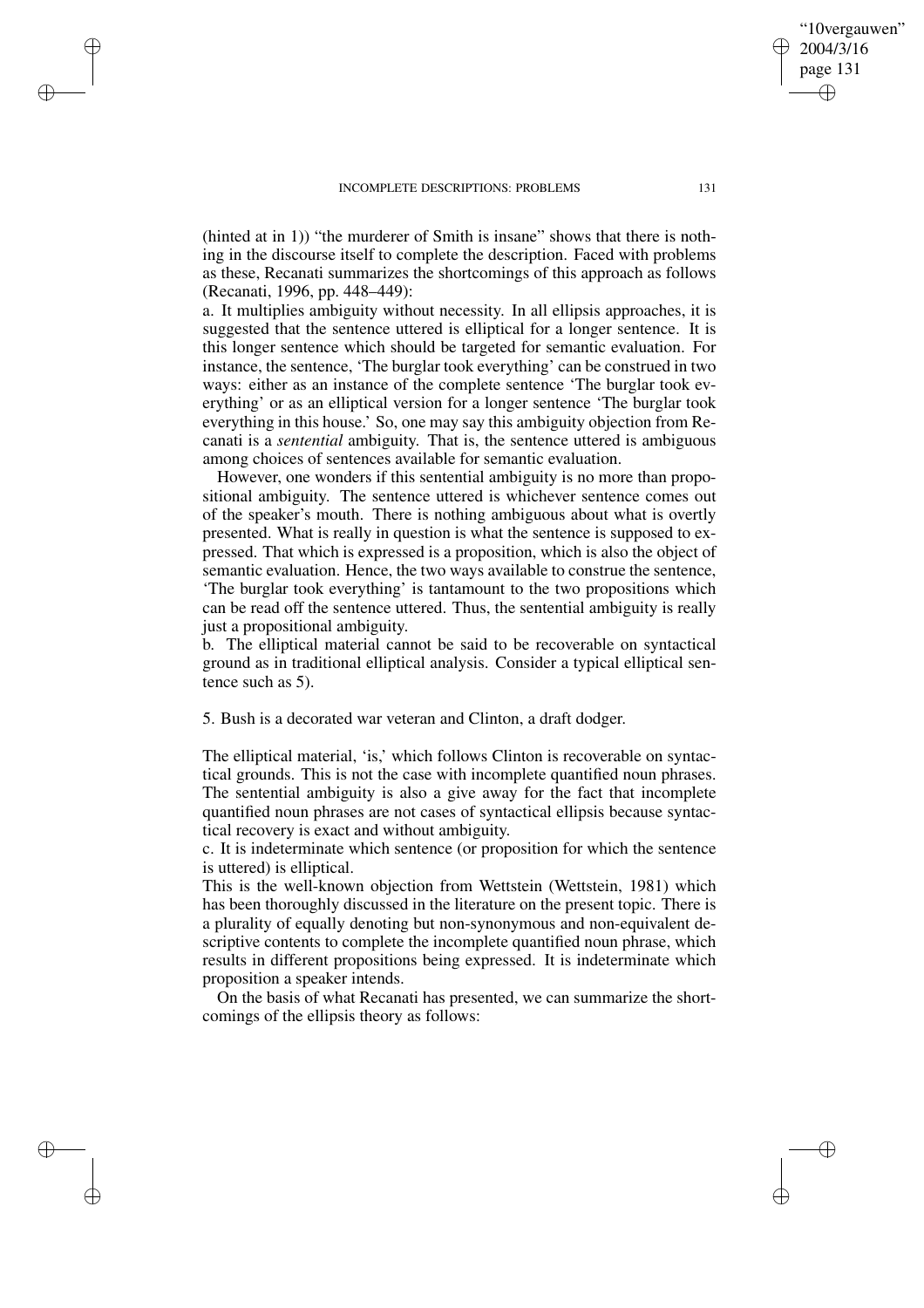"10vergauwen" 2004/3/16 page 132

✐

✐

✐

✐

## - *Sentential/Propositional ambiguity*

A sentence uttered becomes ambiguous for other sentences if its semantic evaluation can be construed as other sentences.

# - *Syntactically groundless for recovery*

There are no syntactical grounds for recovering elliptical material as in normal elliptical analysis of an elliptical sentence. If the recourse is to a semantic elliptical analysis instead of a syntactical one, then this recourse admits to semantic ambiguity. Such a recourse suggests that the expression of an incomplete quantified noun phrase is semantically elliptical for a completed version. So, the incomplete quantified noun phrase expressed can be construed as an incomplete version as well as a complete version(s) corresponding to the speaker's intention. This suggestion goes no further than admitting to a semantic ambiguity of the incomplete quantified noun phrase.

- *Propositional indeterminacy.* This shortcoming of the ellipsis theory comes in two versions, depending on the choice of completing materials:

Descriptive contents version.

If the choice of completing material is additional descriptive material for the incomplete quantified noun phrase, Wettstein's objection applies. That is, there is a plurality of equally appropriate but non-equivalent and nonsynonymous descriptive contents for completion, which results in a plurality of equally appropriate propositions. It isindeterminate which proposition the speaker intends. Wettstein (Wettstein, 1981, 246) writes: "When one says, e.g., 'the table is covered with books', the table the speaker has in mind can be more fully described in any number of ways.... Since these more complete descriptions are not synonymous, it follows that each time we replace ... 'the table' with a different one of these Russellian descriptions, it would seem that we obtain an expression for a different proposition." In other words, what seems to be lacking is an 'algorithmic completion' of an incomplete description.

## Referential component version.

Neale (Neale, 1990) has advanced an approach according to which the completing material can be a referential term which contributes to a hybrid expression — a definite description with referential terms. Reimar replies that there can be a plurality of non-equivalent but co-denoting descriptions resulting from a plurality of non-equivalent referential terms that equally secures reference (Reimar, 1992, pp. 352–352). For instance, 'The murderer of Smith' can be completed by a spatial indexical 'over there,' which produces the proposition, 'The murderer *over there* is insane' or by a proper name 'Smith,' which produces the proposition 'The murderer of *Smith* is insane.' The choice of referential terms again contributes to choices of different but equally appropriate propositions. So, we have a version of propositional indeterminacy with the referential component version.

✐

✐

✐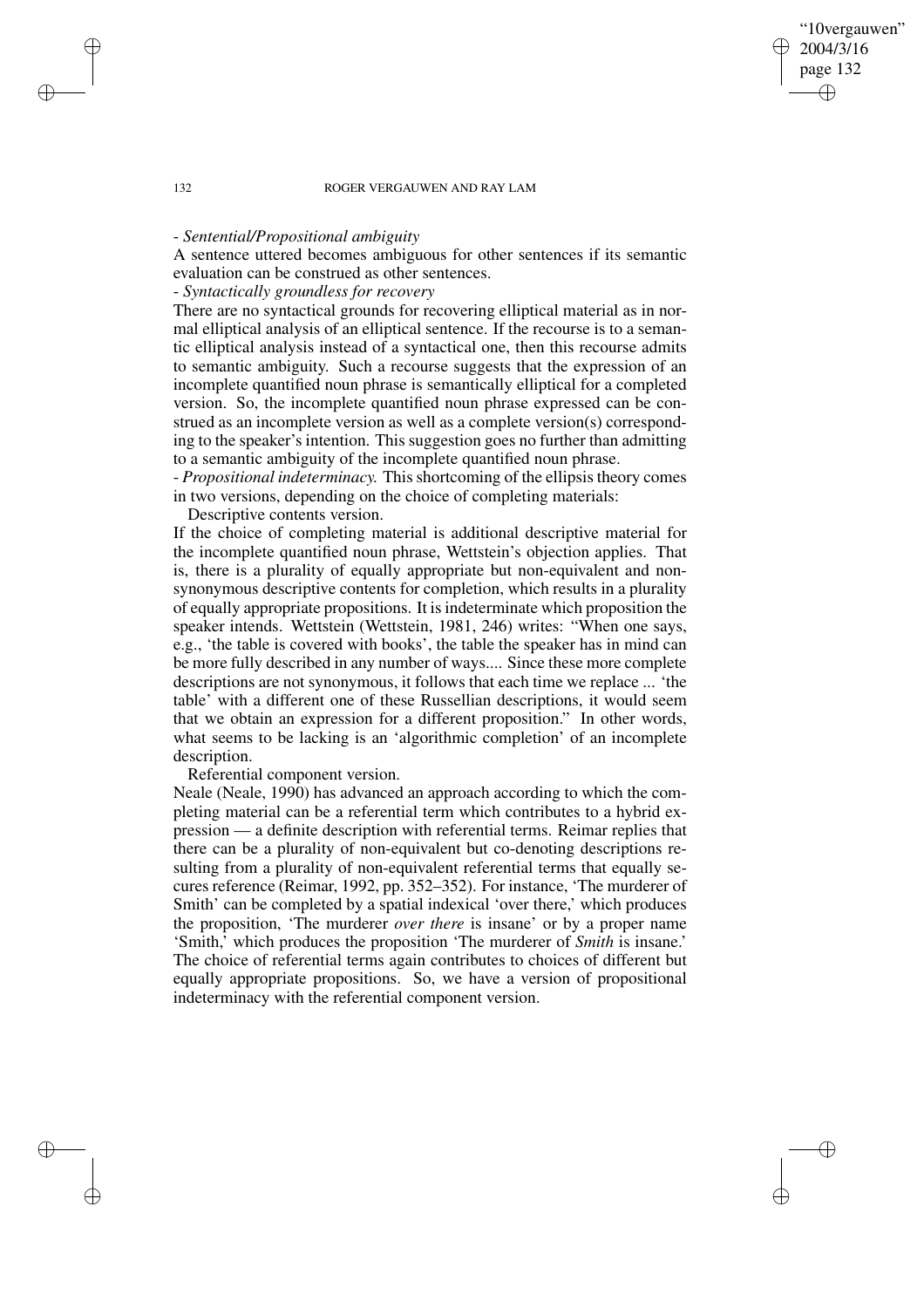## - *Completion-material-type indeterminacy*.

✐

✐

✐

✐

This point was also made by Reimar (Reimar, Ibid.). It is indeterminate what the completion material type is because the speaker's communicative intention may be under-determined as to what completion material type that he has in mind for completion. The completion material can be additional descriptive contents, a referring expression or a hybrid of the latter two.

In summary, it is important to draw attention to the idea that the problem of propositional indeterminacy and the problem of completion material type indeterminacy feeds on each other in ellipsis theory. The ellipsis analysis purports to complete the interpretation of incomplete quantified noun phrases by some completion materials. The proposition in such an approach is indeterminate because it is indeterminate what the proper completing material for a given completing material type (descriptive or referential) is as it is also indeterminate what the completing material type itself is. But, the latter problem arises because it may well be the case that the speaker's communicative intention is underspecified as to what form the completing material should take. It is precisely because of this under-determination that the propositional indeterminacy problem arises for ellipsis analysis. This shows that any attempt to feed completion materials into incomplete quantified noun phrases must encounter head on with the possibility of the underdetermination of the speaker's communicative intention and, hence, lead to the unwanted problem of propositional indeterminacy. The upshot is that, in order to avoid an encounter with propositional indeterminacy, one must avoid introducing completing materials to derive an interpretation for incomplete quantified noun phrases. This is tantamount to abandoning the whole ellipsis analysis approach.

# *II. The Implicature Level Treatment: a Violation of the Modified Grician Razor*

This treatment, which furnishes a completed reading of incomplete quantified noun phrases at the implicature level, can be regarded as a Grician approach. In this treatment, an incomplete quantified noun phrase in the proposition expressed is given a literal reading. For instance, 'the burglar' in the sentence, 'The burglar took everything in the world' is read as the only unique burglar there is in the world. A Grician implicature process takes us from the proposition expressed in the latter to the intended interpretation 'the burglar who came to my house' in a proposition conveyed.

The obvious weakness according to Recanati is that this approach suggests that the participants of the speech situation are unaware of 'what is said' even though they fully understand the utterance. That is, the speaker is unaware of the quantification domain of what he literally says. So, he always needs an implicature to complement the meaning of what he says. Let

"10vergauwen" 2004/3/16 page 133

✐

✐

✐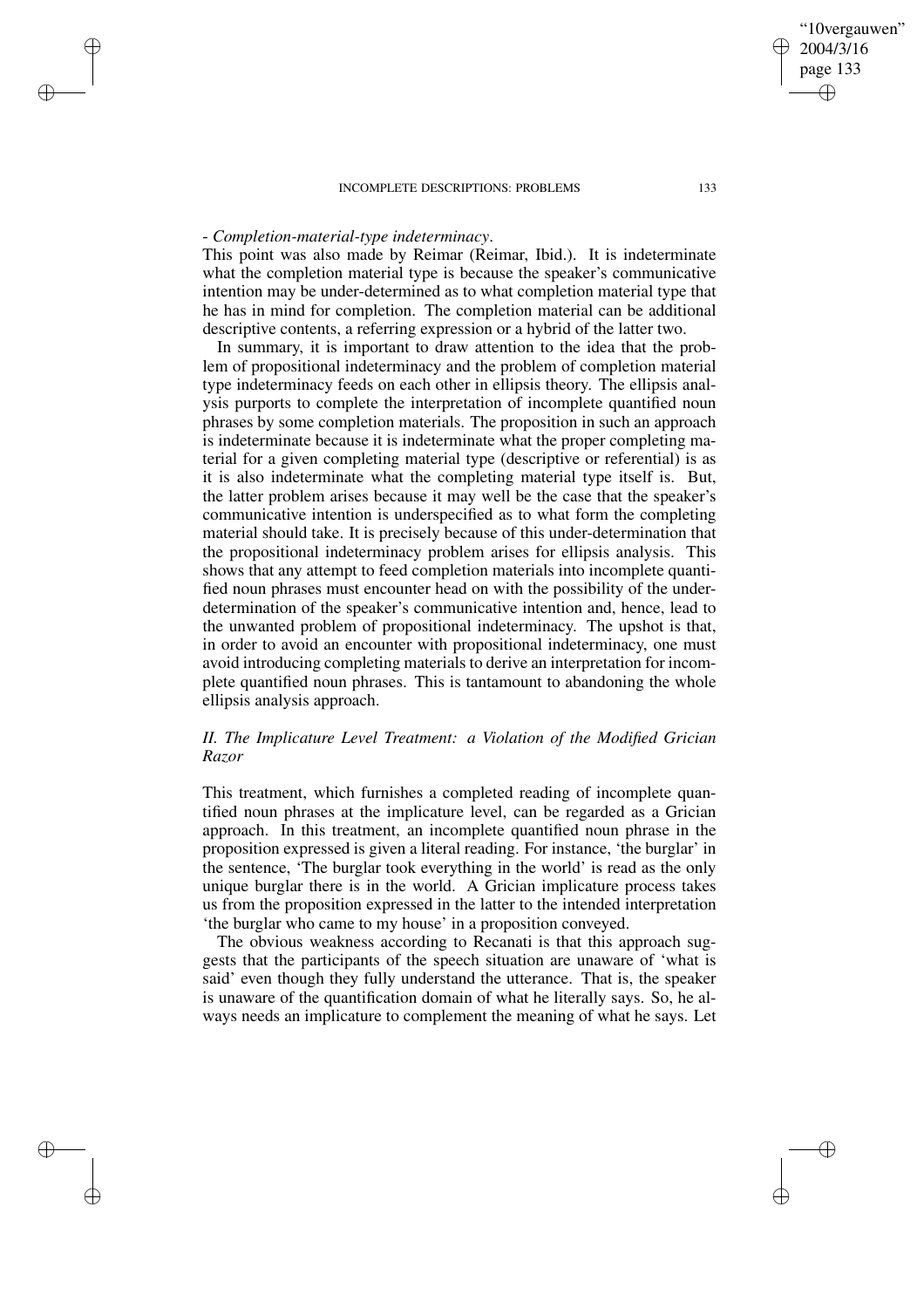"10vergauwen" 2004/3/16 page 134 ✐ ✐

✐

✐

### 134 ROGER VERGAUWEN AND RAY LAM

us sharpen this objection with two further points. The first is that though what is said depends on context-sensitivity together with a speaker's intentions and not just the literal conventional meaning of the words uttered; a speaker, while being fully aware of what he *wants to say* with the words he uses (his communicative intentions), may not always be aware of the *meaning of the words* he uses. For instance, if an old lady, who is a perfectly competent English speaker but with no technical knowledge of linguistics, says 'The burglar took everything in the house.' She is then asked whether or not she is aware of the literal meaning of her words. Most likely, she would respond by saying that she is not consciously aware of the domain of quantification of her exact words. But, she would certainly be aware of her own *intended* domain and of what she wants to say. So, though she is aware of what she wants to express, she may not be consciously aware of the linguistic meaning of what is literally said. But, this does not denigrate Recanati's thesis according to which it is counter-intuitive that a speaker is not aware of what is said or expressed. We are only raising the point that a speaker may not always be fully conscious of the literal meaning of the words. This latter point is not the same as not *knowing* the meaning of the words uttered. If that were so, it would pose a problem for our whole concept of linguistic competence according to which a competent speaker of a natural language has tacit knowledge of language whose object is a pairing of sound (phonemes) and meaning (morphemes) onto syntactical structure.

Secondly, what is even more counter-intuitive about the implicature treatment is the suggestion that we often have an implicature introduce the completed versions of the incomplete quantified noun phrases without being aware of it. On the implicature approach, two propositions are involved, the proposition expressed and the proposition conveyed. The incomplete quantified noun phrase appears at the level of the proposition expressed and the completed version, at the implicature level. This treatment suggests that, being not aware of what is said, we introduce an implicature, of which we are also unaware. So, there are two things we are not aware of: what we expressed and an implicature being introduced inadvertently. This idea is not only counter-intuitive. It also violates what we would like to call the *modified Grician razor*:

# *Propositions are not to be multiplied beyond necessity*

This principle (coined after Grice's modified Occam razor) says that, in a given speech situation, we should not employ more propositions in an explanatory account than is necessary because the introduction of more propositions leads one to assume more thought contents in the mind of the speaker. The implicature level treatment proposes not only more propositions than is necessary but also propositions which we are not aware of. Therefore, if

✐

✐

✐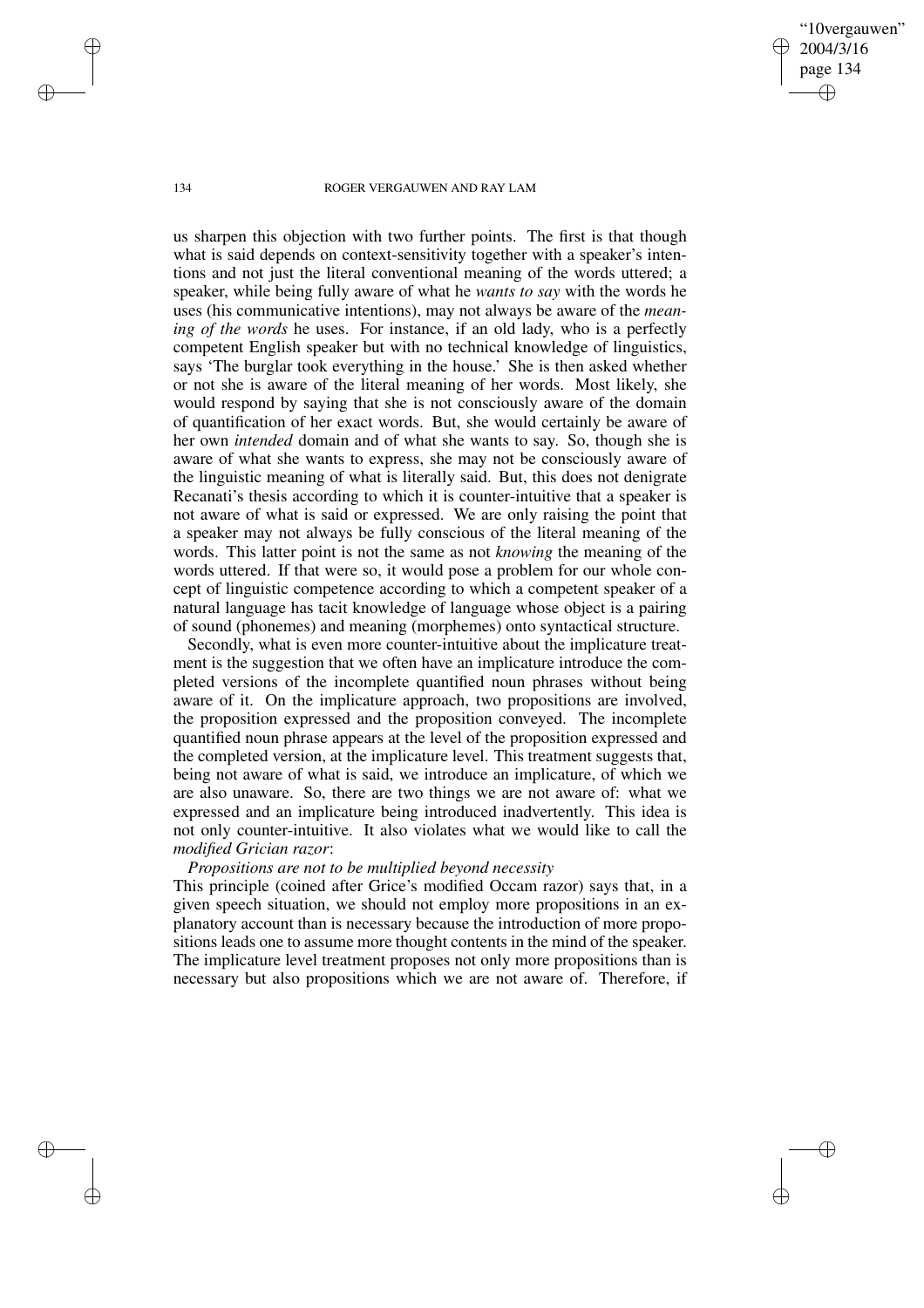✐

✐

✐

✐

there is an account which offers an explanation that employs fewer propositions and a more direct account of a speaker's communicative intention, we should opt for this other account.

## *III. The Proposition Expressed Level: Domain Delimitation Treatment*

From the rejection of the treatments at the sentence level and implicature level, we are pushed down to the propositional level in seeking a solution.

Though we are pushed down to the propositional level, it is obvious that the proper treatment is not to be found at the linguistic meaning or 'Kaplanian Character' level. We would not want to suggest that the utterance of the sentence, 'Most students came to the party' has two linguistic meanings; the absolute reading, 'Most students in the world came to the party' and the restricted reading, 'Most students in my class came to the party.' This approach suggests that the restricted reading is derived by the mandatory pragmatic process of disambiguation of the sentence from two possible linguistic meanings. Such an approach would again multiply semantic ambiguities without necessity and violate a modified version of Occam's razor. So, with this consideration, we are left with the thesis that the process for restricted interpretation is 'pragmatic' in the sense that it leaves the linguistic interpretation of the utterance unchanged.

Hence, prohibited from using linguistic meaning to furnish a restricted reading, what we are left with is a treatment at the level of the proposition expressed or the 'Kaplanian Content.' This is the level at which Recanati advances a restricted reading treatment using the notion of a *Domain of Discourse*. A Domain of Discourse in Recanati is the same notion as the notion of a *Situation* in the *Situation Semantics* of Barwise and Perry. On this approach, we view the Domain of Discourse as a 'situation' tacitly referred to in a discourse. The situation in situation semantics is a partial situation (Barwise and Perry, 1999, xxv):

'*Partiality.* Situations are contrasted with worlds; a world determines the answer to every issue, the truth value of every statement. Situation corresponds to *limited parts of reality* [italics ours] we in fact perceive, reason about, and live in. What goes on in these situations will determine an answer to some issues and the truth value of some statements, but not all.'

The appeal of the idea of partial situations is the ability to treat utterance interpretation with context-sensitivity since utterances in daily conversation, especially those that contain indexical terms, often make reference to things in a specific domain of quantification and not the entire world. Partial situations make the domain of quantification more manageable by focusing on

"10vergauwen" 2004/3/16 page 135

✐

✐

✐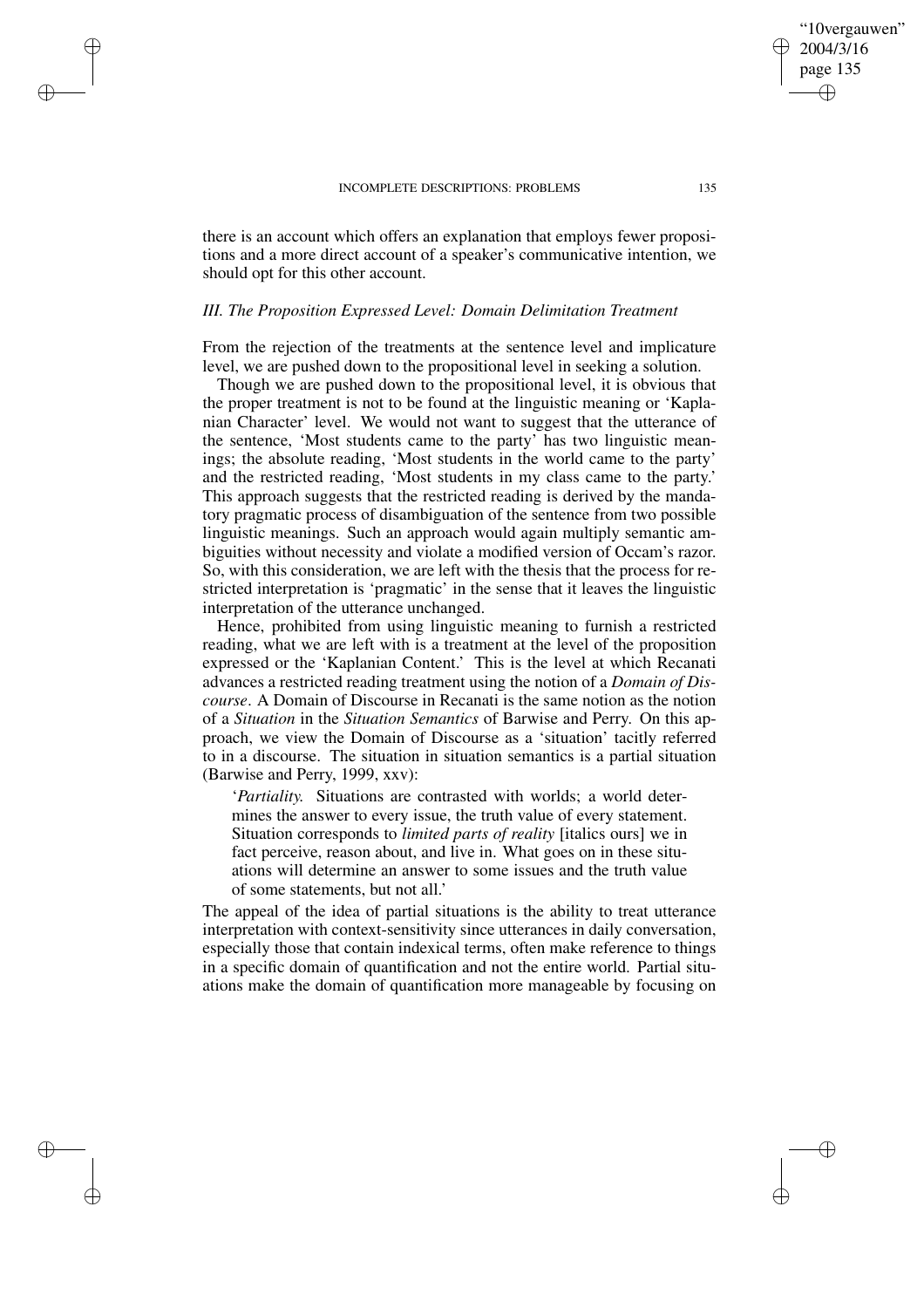## "10vergauwen" 2004/3/16 page 136 ✐ ✐

✐

✐

### 136 ROGER VERGAUWEN AND RAY LAM

only a portion of the world and, hence, renders a clearer and simpler procedure for utterance interpretation by having less to take into account. The use of situation semantics furnishes a *relational theory of meaning*

'*The Relational Theory of Meaning.* The meaning of an expression  $\phi$  is conceived as a relation between situations, namely, between an utterance  $u$  and a described situation  $s$ , written:' (Ibid., xxvi)

 $u[\phi]$ s

where  $u$  just represents the situation of the discourse (context) and  $s$ , the real situation referred to by the utterance. Consider the sentence 'I am sitting.' 'Its meaning is, roughly, a relation that holds between [the situations of] an utterance u and a situation s just in case there is a location l and an individual a such that in  $u$ ,  $a$  is speaking at  $l$ , and in  $s$ ,  $a$  is sitting at  $l'$  (Ibid., p. 19).

> $u$ [I am sitting]s iff there is a location  $l$  and an individual  $a$ , such that in  $u:$  at  $l:$  speaks,  $a:$  yes in  $s$ : at  $l$ : sits,  $a$ ; yes

An interesting outcome of this relational theory of meaning is that, as Recanati notes, in situation semantics or Austinian semantics (as situation theorists often call their position), utterance interpretation is coupled with a situation slot(s) *which add(s) a further contextual parameter for the primary pragmatic process of saturation*.

'The Austinian theory precisely is an account in terms of 'saturation'. Austinian semantics adds a further contextual parameter to those associated with standard indexicals: the situation talked about [or situation described in Barwise and Perry]. The absolute and the restricted [limited domain] interpretations result from different ways of filling out the situational slot in semantic structure. On this theory the linguistic meaning of the sentence is fixed; what varies is the value of a contextual parameter' (Recanati, 1996, p. 452).

So, on this approach, the primary pragmatic process of saturation does not only assign values to indexicals and demonstratives but also to the situational slots (discourse situation and situation described). In fact, the situational slots value assignment is determinative of the values of the indexicals and demonstratives. The indexicals and demonstratives receive their values as a result of the situations selected by the speaker to fix his intended domain delimitation.

With regard to definite descriptions in situation semantics, the meaning of a definite description, The  $\pi$ , is a relation between a discourse situation d,

✐

✐

✐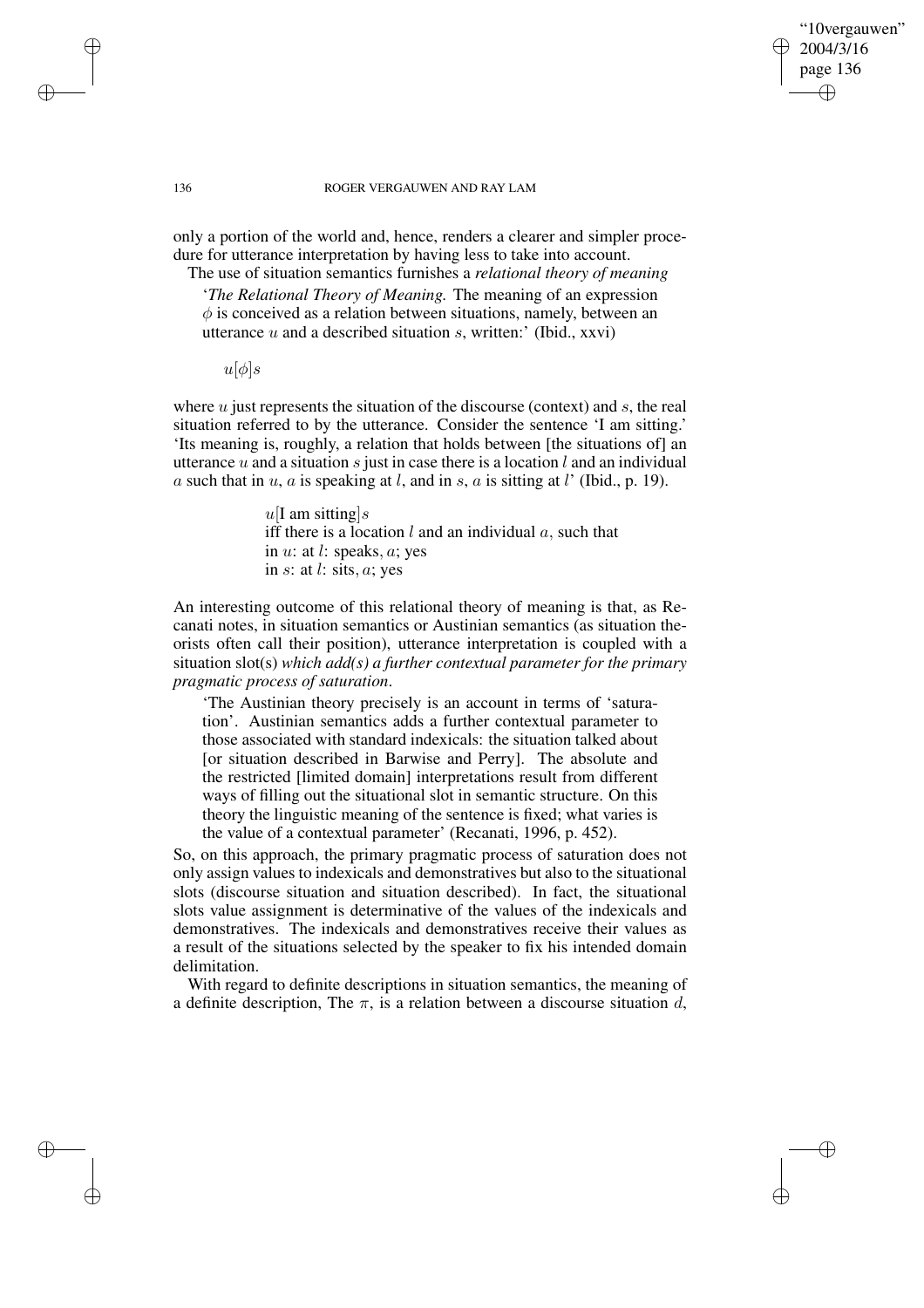speaker connection c, situation  $e$  and object  $a$  where the above utterance situation  $u$  is unpacked into  $d$  and  $c$  (Recanati, o.c., p. 149).

d, 
$$
c[\text{The } \pi]a_{\sigma}, e
$$
  
iff  
d,  $c[\pi]a_{\sigma}, e$ ;  
and there is at most one b such that  $d, c[\pi]b_{\sigma}, e$ 

A discourse situation  $d$  is that element of the context which determines the values of the indexical elements for the information to be conveyed in an utterance in a given context (Ibid., pp. 32–34). This can be illustrated as follows. An utterance must be made by someone, someplace, and sometime, in a discourse situation. If I were to utter the sentence 'Jackie is biting me,' my utterance would describe a discourse situation about me, now. The indexicality pertains to *me* and *now*. Similarly, if I were to say, 'Today is 2 Feb 03' while being mistaken that today is really 10 Feb 03, the use of the indexical 'today' still picks out 10 Feb 01 regardless of how firmly I believe what today's date is. Speaker connection is a *partial function* from referring words  $\alpha$  to their referents  $c(\alpha)$  on the basis of the intended use of those referring words by the speaker in the discourse situation (Ibid., p. 125). It is this partial function which links the utterance  $u$  to the described situation  $e$ . So, in the previous two utterances me =  $c$ (me) and today =  $c(10 \text{ Feb } 03)$ .<sup>1</sup> The individual  $\alpha$  is the placeholder for that unique individual which fits the description and the event  $e$  is just the real (partial) situation in which the individual is supposed to be situated.

With this conception of definite description, utterances of sentences containing incomplete descriptions are interpreted within the delimited domain of the situation described. So,

6. The table is covered with books.

7. The murderer is insane.

are interpreted as:

✐

✐

✐

✐

6a. *e*: *l*: covered with books, *d*, *c*[The table]*a*, *e*; yes

iff d, c[The table] = The one and only one table a perceived in e at l which is predicable of the property of being covered with books

<sup>1</sup> Barwise and Perry note: 'In general, a speaker's perceptual experience (past and present), gives him connections to objects, properties, places, and times, connections that he can exploit in referring to these things' (Barwise and Perry, 1999, p. 34). So, it is worthwhile to note that the *perceptual experience* greatly affects how a speaker exploits the relation between the objects of reference and the speaker himself in a discourse situation and, hence, how he assigns referring terms to his intended referents.

"10vergauwen" 2004/3/16 page 137

✐

✐

✐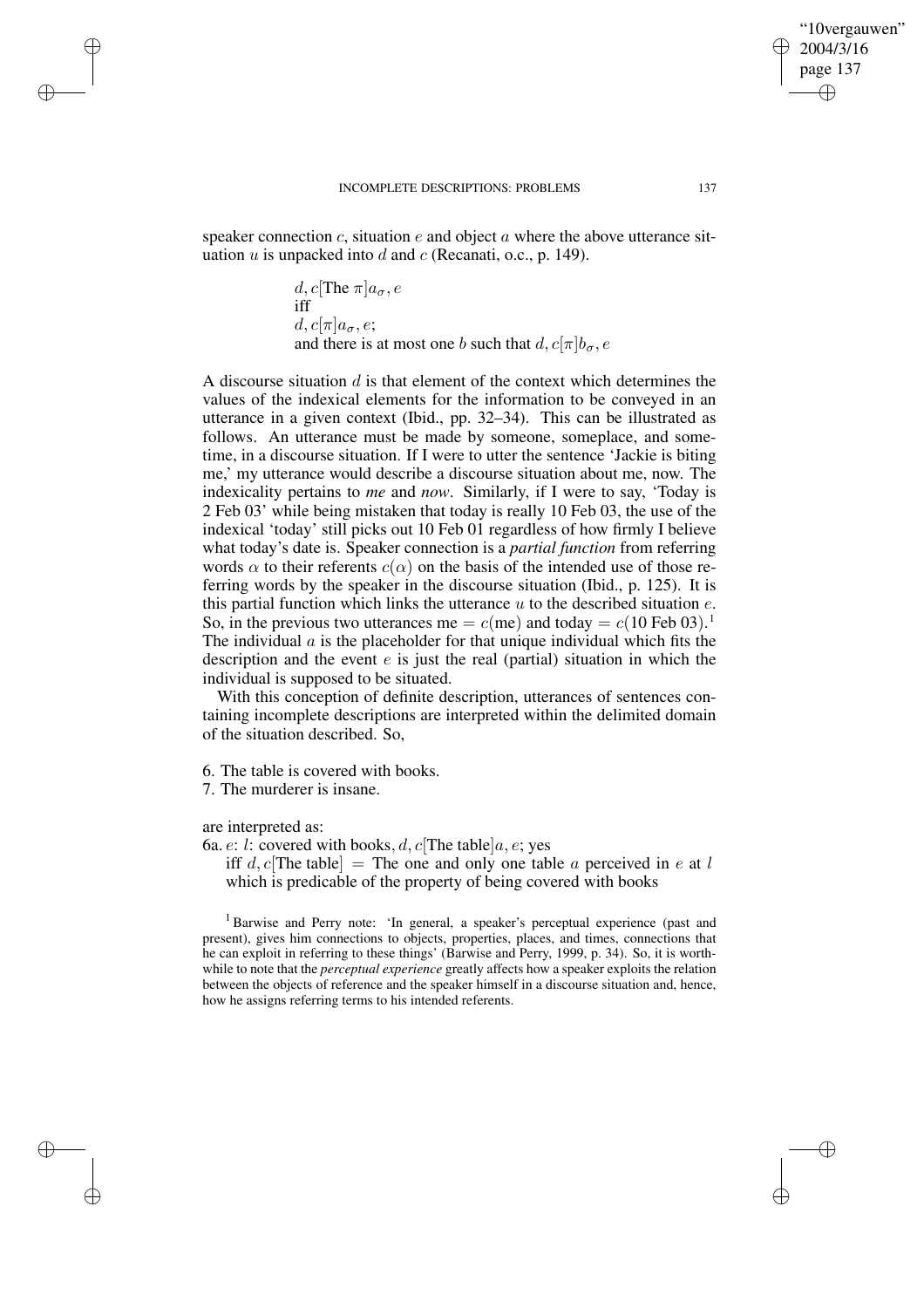"10vergauwen" 2004/3/16 page 138

✐

✐

✐

✐

7a.  $e: l:$  insane,  $d, c$ The murderer $a, e:$  ves

iff d, c[The murderer] $e =$ The one and only one murderer a mentioned in  $e$  at  $\overline{l}$  who is predicable of the property of being insane

Under this interpretation scheme, no descriptive contents need to be introduced in order to supplement the incompleteness or qualify any semantic content since the uniqueness claim is only within the partial situation  $e$  at location *l*.

Two distinctive features of the situation theorist's handling of definite description are worth mentioning. They both pertain to the notion of a *resource situation*. A resource situation is a situation of a certain type which a speaker exploits as his situation described to identify his referent. The first is the speaker's freedom to exploit various resource situations as his situation described. The second is that an utterance can accommodate as many resource situations as there are noun phrases in the utterance. Beginning with the first feature, the idea is that, though a speaker cannot choose the discourse situation he is in, $2$  he has freedom to choose the resource situation he wants to exploit and to serve as the situation referred for his definite description (Ibid., pp. 146–149). Situations can become resource situations for exploitation in a variety of ways. The most common ways are by being perceived by the speaker, by being built up in an earlier part of the discourse, and by being the object of common knowledge about some part of the world. The variability of resource situations also highlights what Barwise and Perry call the perspectival relativity of language (Ibid., p. 39). This is the idea, when applied to resource situations, that different people have different resource situations available to them and, hence, may use different descriptions to represent a real situation.

The second feature of a resource situation is that an utterance can feature in more than one resource situation. To put it in a different way, the individual noun phrases in an utterance can each have different resource situations other than the resource situation of the utterance.

Barwise and Perry say that 'there is no reason to suppose that there is at most one resource situation per utterance any more than there should be only one thing around referred to by it in a given utterance' (Ibid., p. 153).

For Recanati and Kuroda, there can be as many resource situations as there are constituents in the sentence. Kuroda has developed a whole index predicate calculus to keep track of different domains in a sentence and the corresponding domain shift in an utterance. In his framework, sentential

✐

✐

✐

 $^{2}$  A speaker is just simply in whatever discourse situation he is in with its corresponding speaker connections. For instance, when I utter 'Jackie is biting me', the indexical values of the discourse situation are still about me and the 21st century even if I am deluded about myself as Napoleon in 1789. I am simply in the discourse situation or context in which I found myself.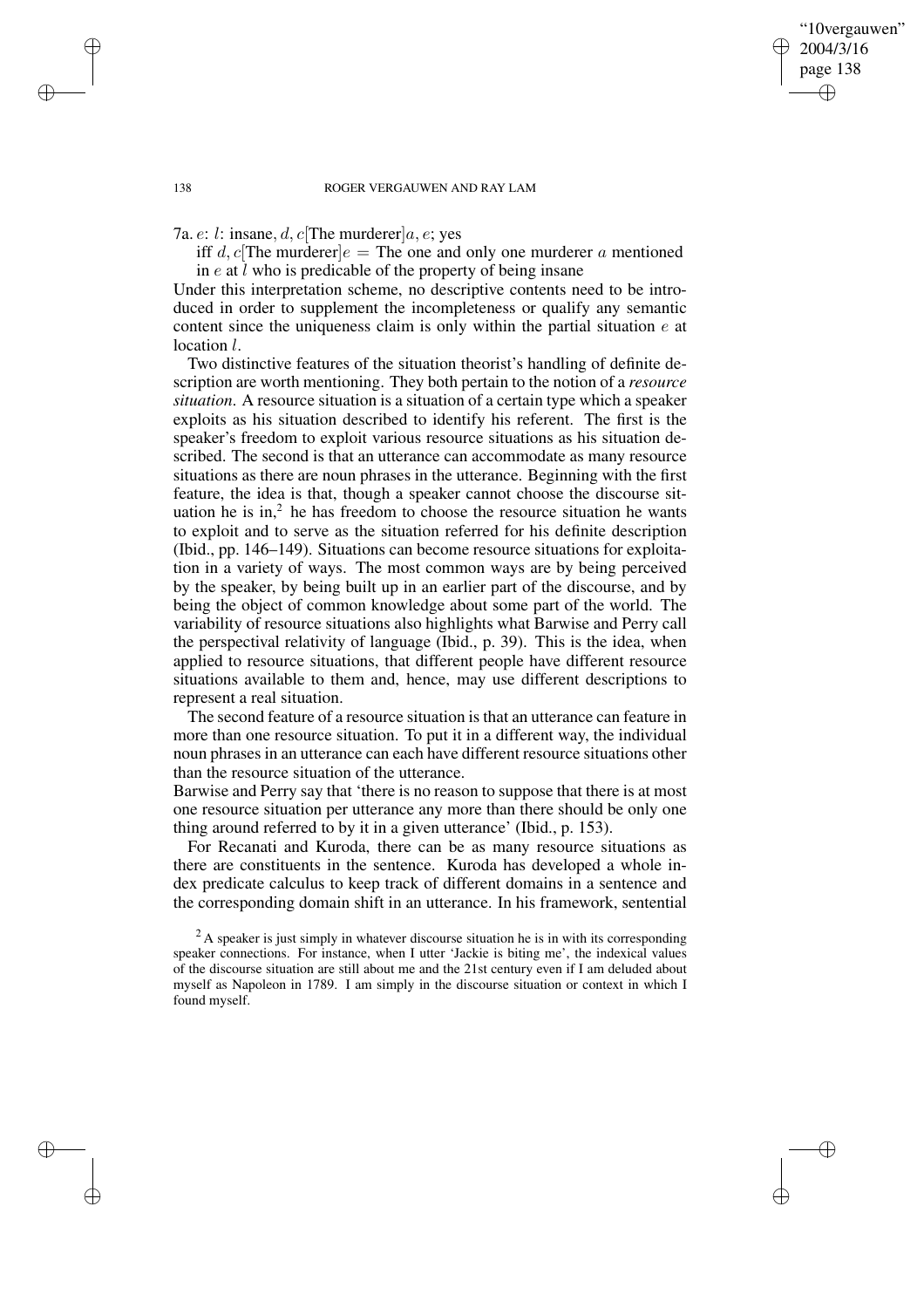✐

✐

✐

✐

constituents are indexed and the indices refer to the domains with respect to which those constituents are to be interpreted. Consider the following example of this, often referred to by situation semanticists (Kuroda, 1982, p. 46).

8. (Since it was so stuffy in (the house)<sub>i</sub>, Mary went up to (the attic)<sub>j</sub> and opened (the window) $k$ ) $i$ 

This sentence would have been an interpretive nightmare if one uses an absolute interpretation (quantification with respect to the whole world) for the three incomplete quantifiers in the sentence. Using partial situations (miniworlds in Kuroda's terminology) and an index predicate calculus, Kuroda comes up with the following. The described situation of the global utterance is about Mary and a particular house. Let's index this described situation or domain with the subscript (i). So we isolate a *portion of the world* as the partial situation  $(i)$ . The house is interpreted with the domain (resource situation)  $(i)$ . The attic mentioned is not the attic of the world but of the house in the domain (i). *The house* itself is then a different and smaller domain. We can further index the house of which the attic belongs  $(j)$ . Lastly, the window mentioned is not just any window in the house but the one in the attic: a yet different and smaller domain. Let's label *the attic* itself as the domain  $(k)$ . Thus, we have three resource situations to serve as domains in one utterance: i the described situation in the global utterance, j the house, and  $k$  the attic. Recanati adds that, in Kuroda's example, we have domain focalization and domain shift (Recanati, 1996, pp. 454–455). The domain is shifted from the initial domain of the global utterance to a different domain when another domain is tokened in the utterance. Such shift is also a domain focalization since the shifted domain is a restricted portion of the initial domain.

## *IV. Objections to the Domain Delimitation Strategy*

Introducing the idea of the freedom to exploit resource situation and the idea of domain/resource situation shift helps answer a number of well-known objections to Situation Semantics. We shall discuss two of them here.

One objection is alerted by Soames who questions the ability of Situation Semantics to handle the attributive use because the situation described manages to introduce the actual referent of the incomplete quantified noun phrase (Soames 1986, pp. 355–356). Consider once again the utterance, 'The murderer is insane' with 'The murderer' used attributively. Let's suppose that it is Smyth who killed Smith, though the speaker does not know it. In Situation Semantics, the utterance interpretation is about a *real* partial situation s in which Smyth killed Smith and is insane. The analysis will then maintain that the proposition asserted by the speaker consists of the interpretation of the utterance *plus* the real situation (or relative to that real situation described).

"10vergauwen" 2004/3/16 page 139

✐

✐

✐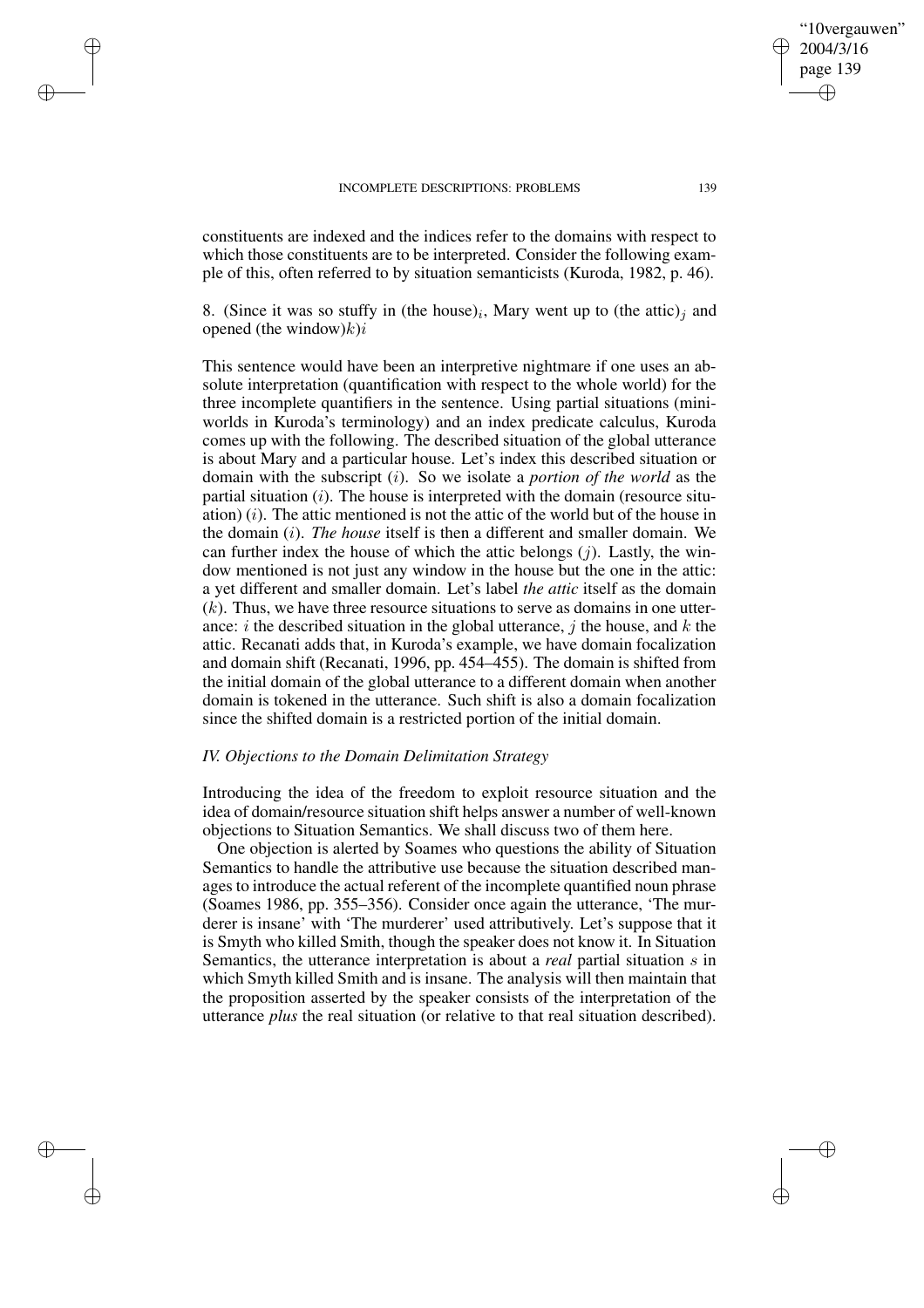"10vergauwen" 2004/3/16 page 140

✐

✐

✐

✐

But, in this case, Smyth would be a constituent of the speaker's utterance as much as Smith since both are in situation s. This, according to Soames, can not be right. Since in an attributive use, the speaker's utterance is not about Smyth, the actual referent, who is insane but is about whoever the murderer of Smith is who is insane. That is, had a different insane murderer, Jones, killed Smith, the speaker's utterance would still have the same interpretation and truth value. Yet, in Situation Semantics, a *different* murderer would correspond to a *different* real situation and hence a *different interpretation*. This cannot be right since the interpretation of the attributive use of an incomplete quantified noun phrase does not depend on who the actual referent is. According to Soames, the root of the problem is that using real situations as a parameter for interpretation inadvertently introduces the actual referent into the interpretation. In order to answer this objection, situation theorists need to include in the situation described only the general fact that *someone* killed Smith but not the atomic fact that Smyth or Jones killed Smith.

Recanati offers a solution by introducing an additional parameter, a mode of presentation. In the Fregean tradition, there is no reference without a mode of presentation. Situations are referred to under modes of presentation which the speaker conceptualizes. According to Recanati (Recanati, 1996, p. 439):

'Once we construe the real situation as referred to, we must bring a mode of presentation of it into the picture, and this gives us all we need; for the mode of presentation under which a real situation is referred to determines a type of situation, viz. the type of situation the situation referred to is believed to instantiate.'

On this approach, of using a mode of presentation, the situation theorist does not need to stop referring to real situations but only to sharpen the referring act to include a mode of presentation, under which real situations are apprehended. This notion of a mode of presentation is introduced as a parameter to be paired with a real situation. Instead of  $[s, T]$  where s is the situation referred to and  $T$  the type of situation it is said to instantiate, Recanati introduces a new Austinian proposition:

 $[[s, m_s], T]$ 

where s is a real situation,  $m_s$ , a mode of presentation of s and T the type of situation it is said to instantiate (Ibid., p. 461). Again, the mode of presentation  $m<sub>s</sub>$  is the type of situation the speaker believes s instantiates, i.e. the way s is presented. So the interpretation of a definite description under this framework becomes

d, c[The  $F|a,(s,m_s)$ 

✐

✐

✐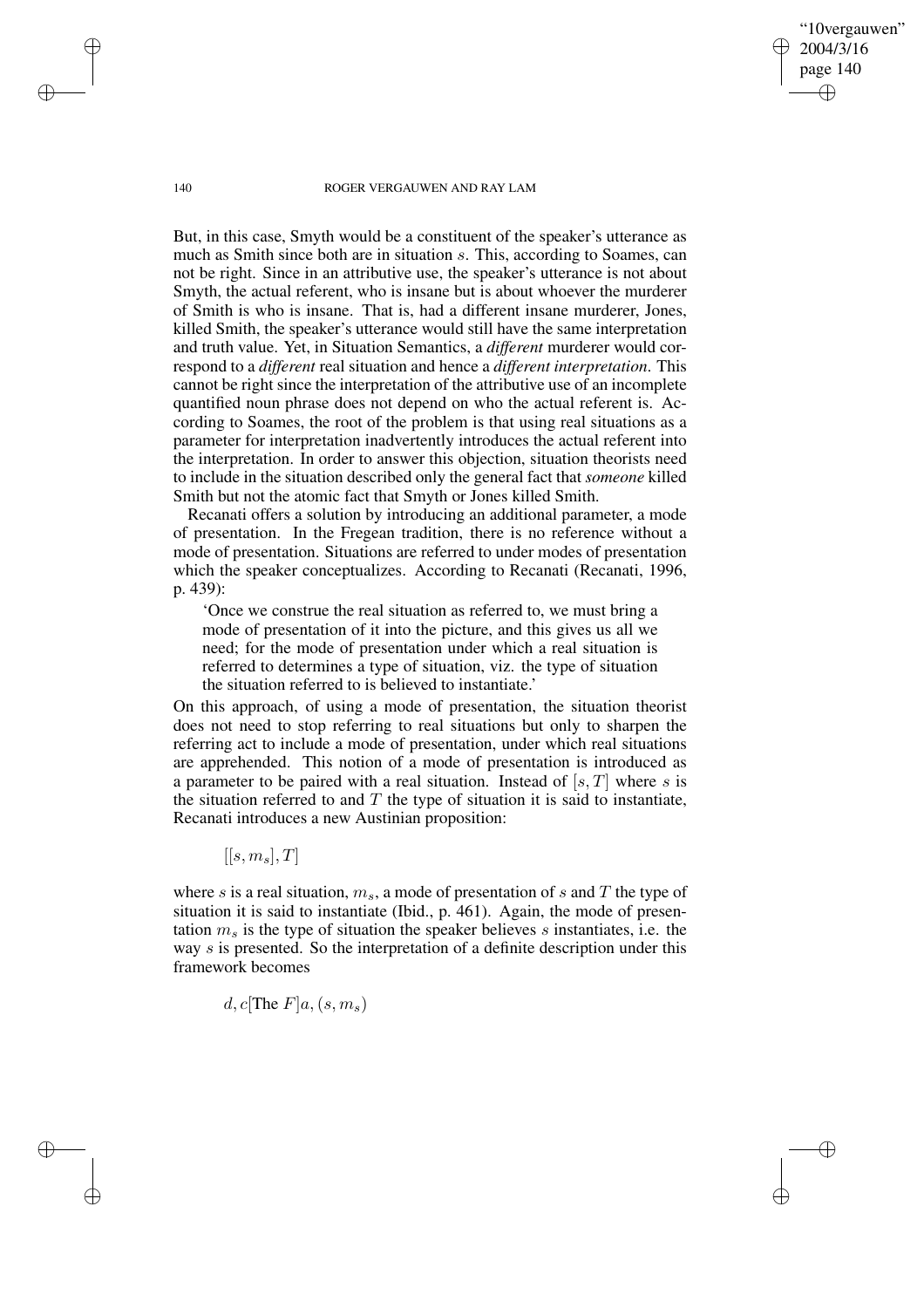✐

✐

✐

✐

where the resulting interpretation  $\phi$  is relative to s under  $m_s$ . In the attributive use of an incomplete quantified noun phrase, though the speaker is referring to the real situation s, it is characterized or represented as a type of situation which only includes the general fact that Smith is murdered by some unique killer but not the atomic fact in which Smyth or Jones killed Smith.

This modification of Situation Semantics, however, does not help the situation theorist to extract the actual referent out of the proposition expressed. Recanati was ingenious to allow the attributive use of definite description to be presented as a mode of presentation of the actual referent, the murderer, so that one can still keep the given real situation as the domain for the interpretation of the utterance. But, as Recanati admits, the real situation still includes the atomic fact of Smyth or Jones murdering Smith. In attributive use, it is merely presented under the mode of presentation which does not include the actual murderer but only the general fact of some unique murderer. In direct reference theory, of which Situation Semantics is a version, modes of presentation are truth-conditionally irrelevant. It only makes a difference in a speaker's cognitive significance. For instance, in Recanati's example, he says 'Cicero is a great writer' and 'Tully is a great writer' are both true iff Cicero (=Tully) is a great writer. The previous two utterances are both *about Cicero* but only under different modes of presentation. To illustrate, an utterance of 'Cicero is a good writer' can be represented as the quasi-singular proposition 9):

# 9. [<Cicero, '*Cicero*'>, the property of being a good writer]

where the expression in the italic type stands for a truth-conditionally irrelevant mode of presentation. Similarly, if 'The murderer is insane' is interpreted in the real situation  $s$  in which, say, Smyth murdered Smith, the incomplete quantified noun phrase is still *about the actual referent Smyth*, though under a mode of presentation which does not identify him. The quasisingular proposition is represented as 10:

## 10. [<Smyth, '*The murderer*'>, the property of being insane]

The utterance 'The murderer is insane' is true iff Smyth murdered Smith and is insane. We have again the same problem: the actual referent is not absent from the proposition expressed. But, despite this outcome, it is sufficient for Recanati's purpose since, on a neo-Fregean notion of a quasi-singular proposition, the mode of presentation of the actual referent figures in the proposition expressed such that the proposition expressed is the *truth conditions under a mode of presentation*. It is possible for a speaker to hold the propositional belief that 'The murderer is insane' in the partial situation

"10vergauwen" 2004/3/16 page 141

✐

✐

✐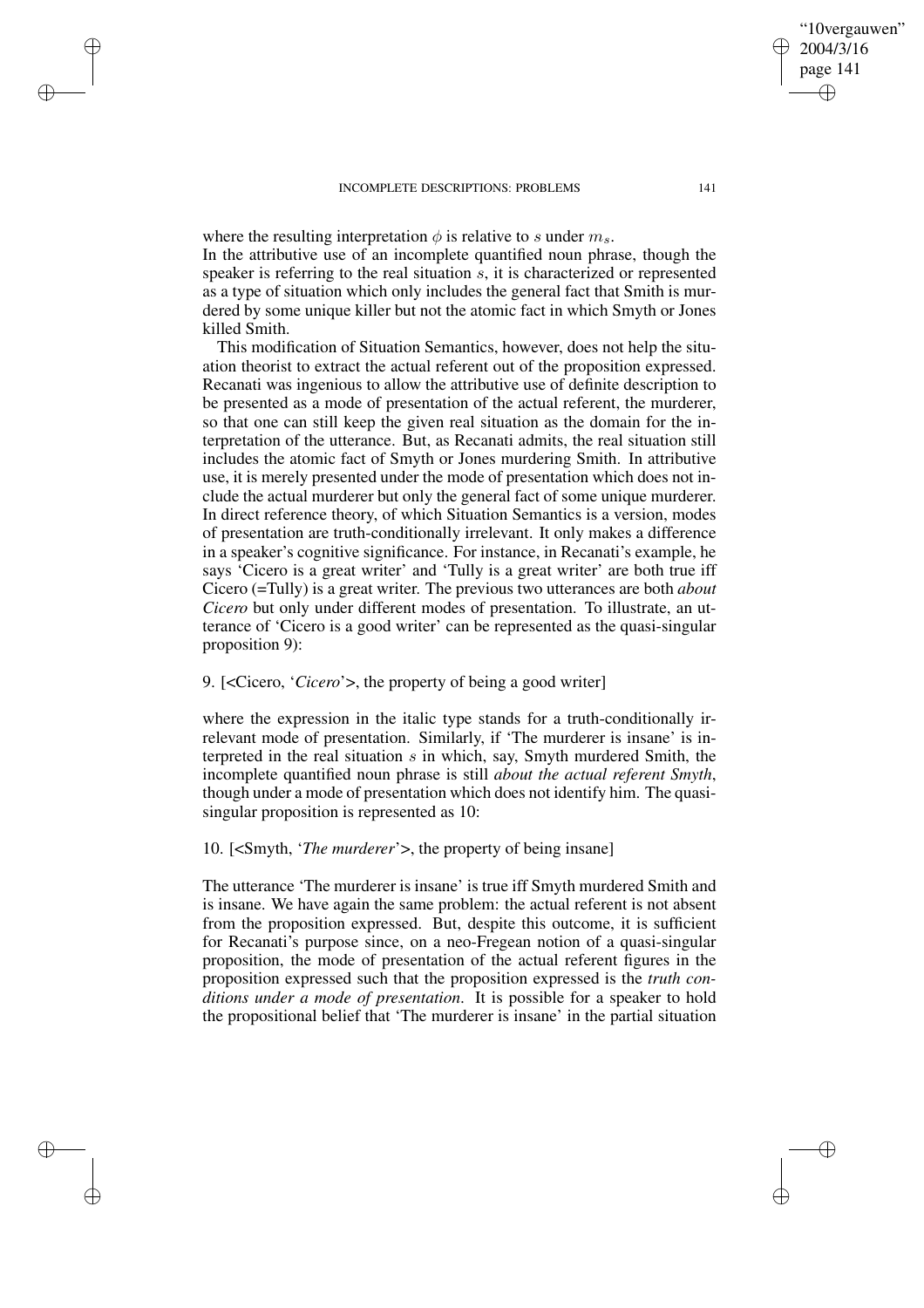"10vergauwen" 2004/3/16 page 142

✐

✐

✐

✐

s without holding the propositional belief that 'Smyth is insane.' It is also possible for the speaker to hold the propositional belief without contradiction that 'Smyth is sane', given that the speaker does not hold the propositional belief of Smyth being insane under the mode of presentation which includes Smyth in s. So, in the end, the *odd result* is that situation semantics manages to present a workable version of the attributive use of definite descriptions without solving what Soames thinks to be the real problem, namely, that the use of a real situation as a parameter for interpretation introduces the actual referent into the picture.

The second objection to Situation Semantics was raised by Lepore. Lepore believes that a Domain Delimitation strategy has its own version of semantic ambiguity due to quantifier scope indeterminacy (Lepore, 2000, pp. 13–16). Accordingly, sentences with more than one quantifier often are ambiguous, depending on which quantifier has wide scope over the other. Consider 11):

11. In every photo, the red sign stands out.

Domain Delimitation strategy accommodates two readings for the incomplete description 'the red sign.' On the wide scope reading, the same contextually salient red sign stands out *in* every photo. On the small scope reading, a speaker means that, in every photo, there is no more than one red sign, perhaps a different one in each photo, but whichever red sign it is, it stands out. 'The red sign' is bound by a higher quantifier 'every photo' due to a quantifier dependency relationship: 'the range of the smaller scope quantifier 'the red sign' is partially determined by the range of the one with wide scope, i.e. 'every photo' ' (Ibid., p. 14). The relationship can be seen as follows.

# 11a. [Every *i*: photo  $(k)i$ ][the *y*: red sign in  $(i)y$ ](*y* stands out in *i*)

11a) Cannot be assigned a wide scope reading because of the restriction created by 'in  $(i)$ .' The  $(i)$  in the red sign  $(i)$  becomes a variable bound by its initial quantifier every photo  $(k)$ . Due to this quantifier restriction by the initial quantifier, the expression 'the red sign' is enriched to mean 'the red sign *in*.' To get the wide scope reading, all we need do is drop the 'in' which makes the range of the interior quantifier no longer depend on the exterior one. Lepore finds it odd that 'the red sign' has its meaning (extension) in a linguistic context dependent upon the meaning of expressions seemingly (syntactically and semantically) independent of it and to be dependent upon if and how it is embedded within the relationship of the quantifiers. If a quantifier dependency relationship exists, the meaning of 'the red sign' is enriched to mean 'the red sign in.' If there are no other quantifiers, presumably, that very same quantifier 'the red sign' would contribute a different meaning

✐

✐

✐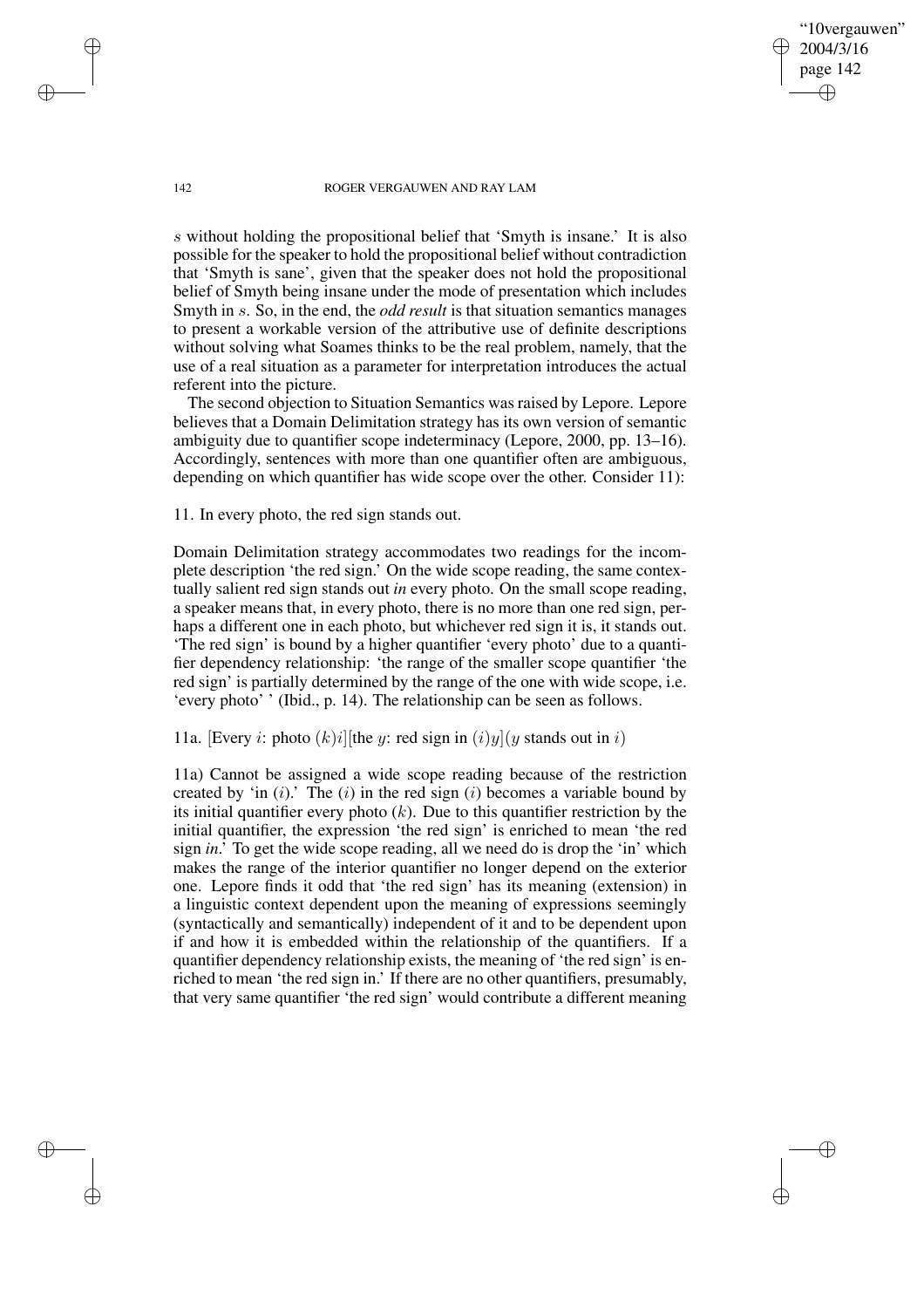in the Domain of Discourse. This meaning dependency and indeterminacy is the sort of semantic non-innocence that semantic theories should reject.

First, it would seem that the fact that the syntactical relationship of the quantifiers in a sentence can generate two possible semantic representations only shows that the sentence offers two deep structures from two different transformations. There is nothing semantically controversial about it in terms of linguistic coding. Consider the following string 12). The surface structure can generate two different deep structures as seen in the structural description represented by the phrase markers (12a) and (12b) in which (12a) represents 'I like that she paints something' and (12b), 'I like what she paints'.

12. I like her painting.

12a.

✐

✐

✐

✐



Chomsky, Katz and many who work on generative grammar have shown that syntax and semantics can interact in such a way that different semantic representations can be generated from different syntactic transformational processes. So, when different interpretations of 'the red sign' can be derived due to modalities of syntactical structure, it presents no alarming semantic ambiguities to the meaning of the incomplete quantified noun phrases themselves but only shows a natural outcome of the interaction of syntax and semantics. Quantifier dependency relationships within the sentence may cause the whole sentence to be semantically ambiguous due to its two possible deep structures but *does not cause the quantified noun phrases in themselves to be ambiguous*. Therefore, quantifier dependency does not cause semantic non-innocence for incomplete quantified noun phrases.

"10vergauwen" 2004/3/16 page 143

✐

✐

✐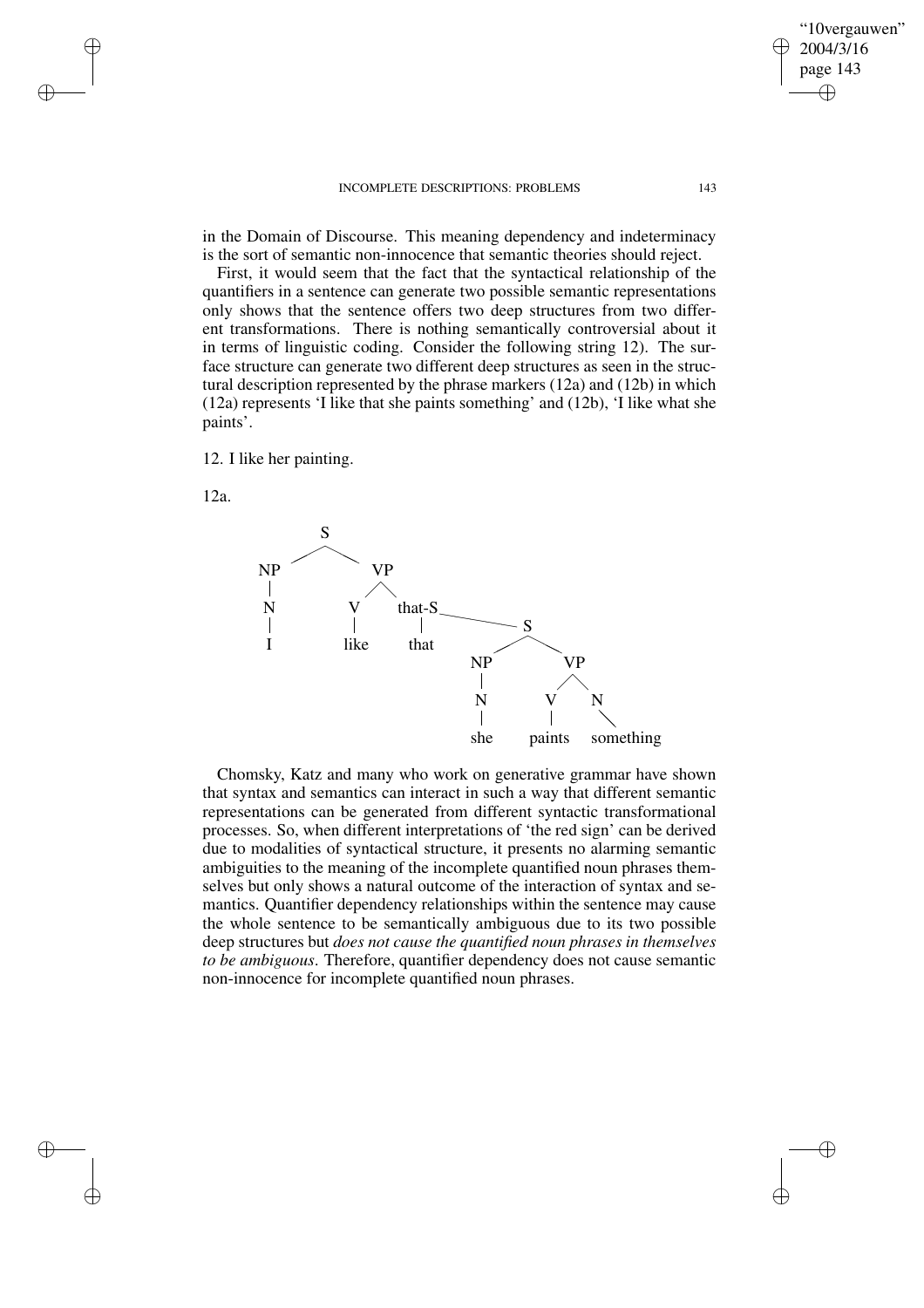✐

✐

144 ROGER VERGAUWEN AND RAY LAM



There are, however, three significant issues which are worth considering that directly bear on situation semantics and quantifier dependency. The first one is whether Situation Semantics can help us disambiguate the two different readings. In some discourse situations it can and, in some others, it cannot. One may derive the wide scope reading or the narrow scope reading in a discourse situation in which the same red sign or different red signs are interpreted relative to a resource situation that builds up the distinction in the *earlier part of the discourse*. For instance, in a safety briefing. A man may say 'For safety reasons, we have placed a red sign in all areas with hazardous materials.' Then, if the speaker utters 11) this would correspond to a narrow scope reading. In a different discourse situation, a speaker may be talking about a tour of a show he went on and that he always hangs the same red sign on stage which presents the name of the group. Then, while showing the photos of the tour, if he utters 11) this would be taken with wide scope reading. Yet, with no proper resource situations to distinguish the possible readings, one may not be able to make the distinction. For example, if you just show the photos out of the blue and utter 11), it may not be known which reading is intended.

The second issue concerns how the completion materials that figure into the interpretation of the incomplete descriptions in a domain delimitation strategy. If the completion materials do not factor into the logical form of the proposition expressed, one cannot say that domain delimitation strategists do not avoid semantic ambiguity. With regard to this issue, we should remind ourselves that the completion materials are originally for the purpose of *qualifying* the uniqueness claim in incomplete noun phrases if the phrases are interpreted with respect to the global domain. If the phrase is, however, interpreted relative to a limited domain, it is already understood that any

✐

✐

✐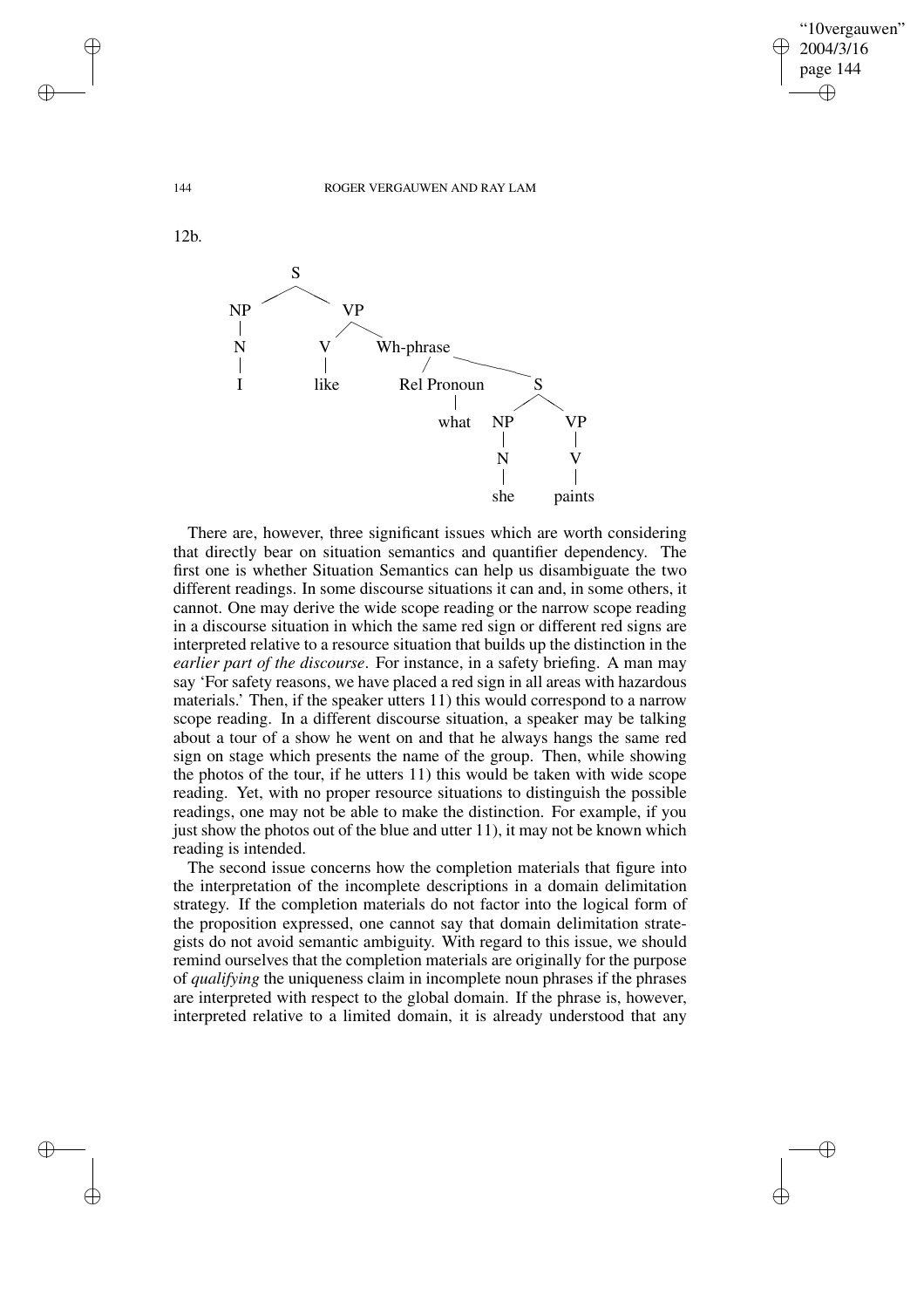"10vergauwen" 2004/3/16 page 145

✐

✐

✐

✐

uniqueness claim only pertains to the limited domain. So, the unarticulated constituents which are normally intended for the completion or supplementation of the phrases do not need to be figured or introduced in the phrases in the proposition expressed. When a speaker utters, 'The murderer is insane' using the incomplete quantified noun phrase attributively, the proposition expressed is just that the murderer is insane as interpreted in the delimited domain. The situation slot as a parameter specifying the delimited domain already provides the qualification for the incomplete quantifier. Any supplementation is redundant. Since, if there are no completion materials figuring in the proposition expressed, one cannot say that domain delimitation strategy does not avoid semantic ambiguity.

The third issue concerns the interpretation of sentences like 13) (Stanley, 2002, pp. 272–273).

13. The tallest person is nice.

✐

✐

✐

✐

Suppose 13) is uttered relative to a context in which the domain comprises the students of the University of Leuven. Suppose, furthermore, that in this context, the tallest student is indeed nice. Then, clearly, the proposition expressed by 13) would be true. But in the Domain Delimitation strategy 13) might in such a case come out false; since, in the supposition that no domain index is on 'person' its denotation would be the set of all people in the universe. So, in this case, the function of the superlative 'tallest' would be to select the tallest member of the set denoted by the head noun. Suppose Peter, who is a philosopher in Australia, is in fact the tallest person in the world. The result of applying 'tallest' to 'person' would be the singleton set containing Peter. The interpretation of 13) would, in combination with the intended domain (the students of the University of Leuven) result in a false (or perhaps truth-valueless) proposition, since Peter is, *ex hypothesi*, not at the University of Leuven. One may, of course, remark here that in the example given in 13) the interpretation of the superlative is effectuated in its entirety. A different approach can be imagined in which superlative constructions are interpreted by means of a superlative operator which is detached from the adjective and may take either scope over the whole (indexed) noun phrase or be incorporated within the determiner, giving either some kind of wide scope reading and narrow scope reading of a sentence like 13). This would seem to avoid the problem mentioned in that now we could make a choice in the interpretation of 13) and interpret it in such a way that now there could be a domain index on 'person.' This, however, would then take us back to our first remark as to whether situation semantics can help us to disambiguate the two different readings of sentences like 13).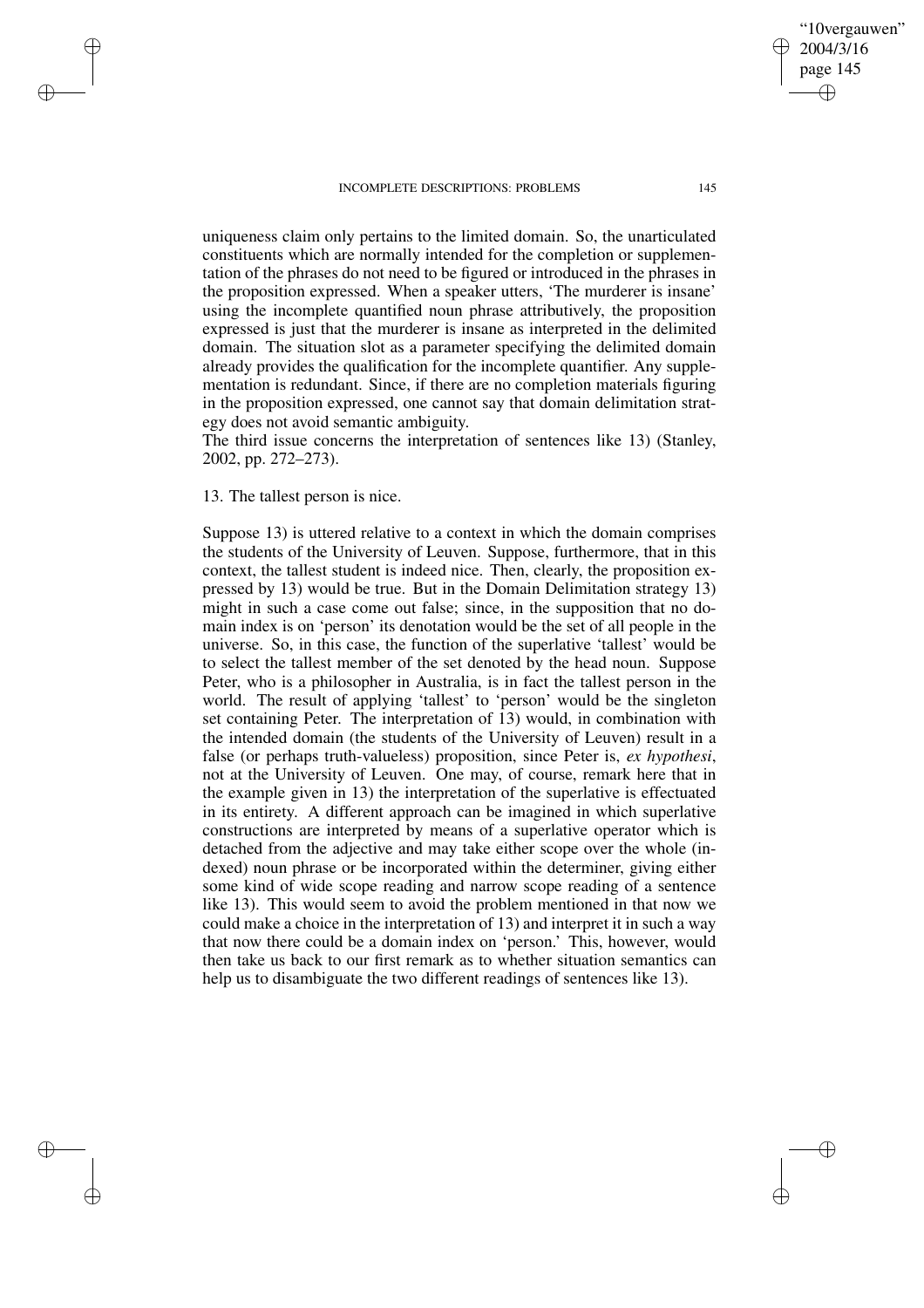"10vergauwen" 2004/3/16 page 146

✐

✐

✐

✐

# *V. Relevance-theoretic Considerations and Situation Semantics*

So far in this essay, we have considered a presentation and defense of the treatment of incomplete descriptions by a domain delimitation strategy in Situation Semantics. This domain delimitation strategy can be strengthened on a theoretical level if one considers how this strategy is supported by relevance-theoretic principles (Sperber and Wilson, 1986). Specifically, we want to describe three ways in which certain notions and theoretical constructs in Situation Semantics find parallels and explanations in Relevance Theory. First, a resource situation in Situation Semantics is a situation which is selected for exploitation from those facts manifested in an individual's cognitive environment. The relevance-theoretic notions of manifestness and cognitive environment will be further explained. Second, the choice of a resource situation is determined by an individual's cognitive environment. Third, situations are selected as resource situations because those situations represent contexts which meet the condition of optimal relevance.

As to the first: a resource situation is a situation which is selected for exploitation from among those facts manifested in an individual's cognitive environment.

The notions of cognitive environment and manifestness are key concepts in the Theory of Relevance. These concepts are used to articulate how facts about the world are represented in the mind of a speaker. They are defined in the theory as follows (Sperber and Wilson, p. 39–40). A fact is *manifest* to an individual at a given time if and only if he is capable, at that time, of representing it mentally and accepting its representation as true or probably true. A *cognitive environment* of an individual is a set of facts that are manifest to him. On this approach, for a fact to be manifest to an individual is for it to be perceptible or inferable to him. It is important to emphasize the *weak* condition according to which manifestness of a fact does not require an individual's actual apprehension of it but only that he is capable of representing it. An individual's cognitive environment consists, then, not only of the facts of which he is aware but also those of which he is capable of becoming aware.

In the same way, in Situation Semantics a situation or fact can be exploited as a resource situation through perceptibility or inferability (via the earlier part of the discourse or object of common knowledge in some part of the world). Different individuals have different resource situations available to them. The availability is contingent upon the situations' perceptibility and inferability. A situation is available for exploitation when a speaker is cognitively capable of exploiting it in a discourse situation. From this, one sees that a resource situation used to interpret an expression is no more than a

✐

✐

✐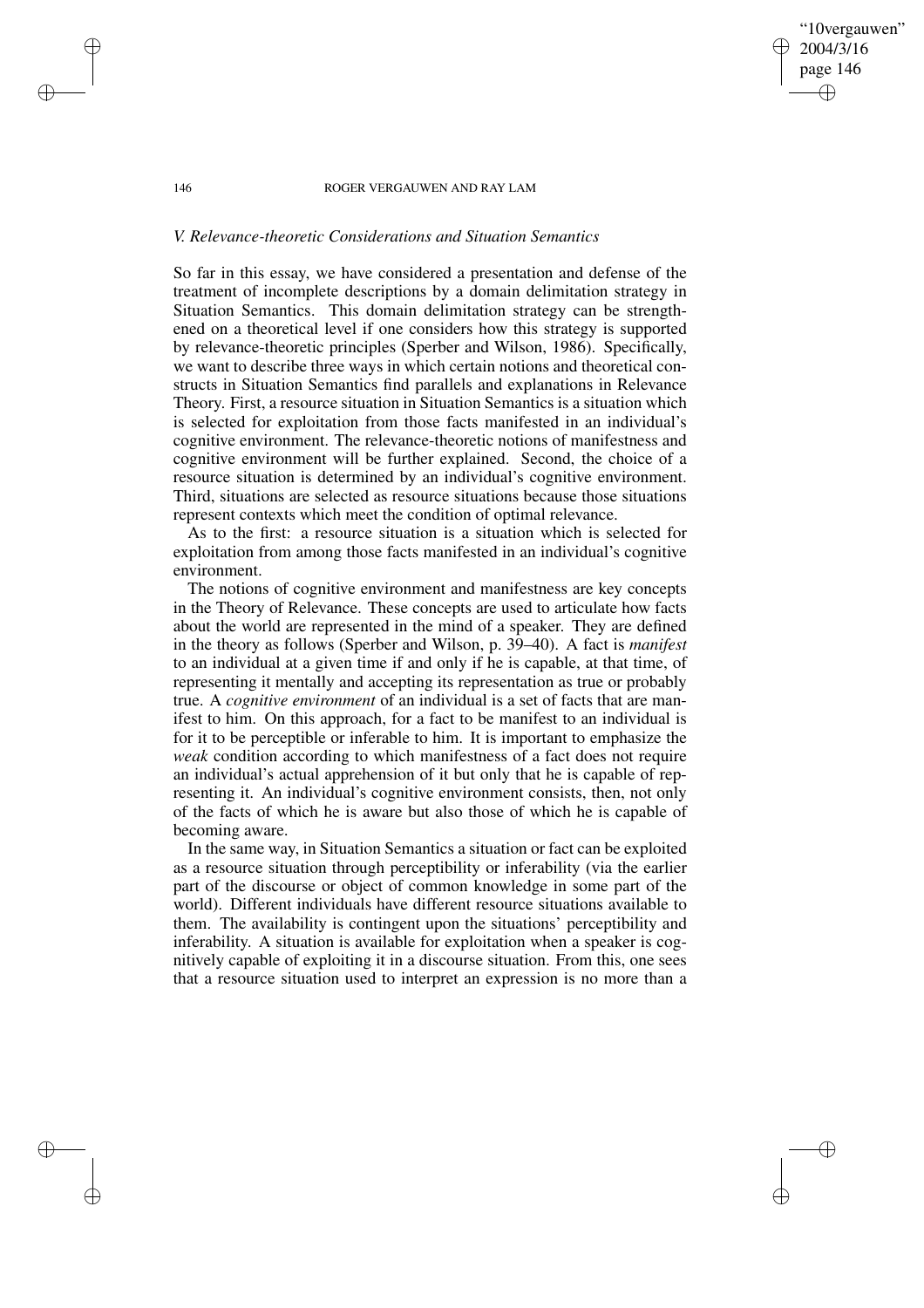fact which is manifest to an individual in his cognitive environment. Furthermore, an individual's cognitive environment consists of types of situations (represented as modes of representation) which are available to him for exploitation as resource situations for interpreting utterances. When a real situation is represented in an individual's cognitive environment, the real situation is depicted in a certain mode of representation which is a type of situation in the individual's cognitive environment.

As to the second: the choice of resource situations in a discourse situation is determined by a speaker's cognitive environment.

Wilson and Sperber claim that 'an individual's total cognitive environment' is a function of his physical environment and his cognitive abilities. But, at the same time, our cognitive environments can be different even if we share the same physical environment. This is due to differences in our personal physical environment and in our cognitive abilities. Perceptual ability, inferential ability and memories vary from one individual to the other. These differences in cognitive environment explain how, in situation semantics, speakers exploit different situations as resource situations. Recall that situations are selected as resource situations because of perceptibility, of having been built up in the earlier part of the discourse and of being common objects of knowledge. Relevance-theoretic accounts of differences in cognitive environments explain how those factors which lead to a speaker's choice of resource situation are no more than the factors of perceptibility and inferability which contribute to the differences of cognitive environments. Thus, we can see that the freedom in exploiting different situations as resource situation is supported by the recognition of differences in our cognitive environments in relevance theory.

As to the third: Situations are selected as resource situations because those situations represent contexts communicated under conditions of optimal relevance.

It is useful to first restate the relevance theoretic principles (Wilson and Sperber, p. 158):

## *Presumption of Optimal Relevance*

(a) The set of assumptions I which the communicator intends to make manifest to the addressee is relevant enough to make it worth the addressee's while to process the ostensive stimulus.

(b) The ostensive stimulus is the most relevant one the communicator could have used to communicate I.

## *Principle of Relevance*

✐

✐

✐

✐

Every act of ostensive communication communicates a presumption of its own optimal relevance.

"10vergauwen" 2004/3/16 page 147

✐

✐

✐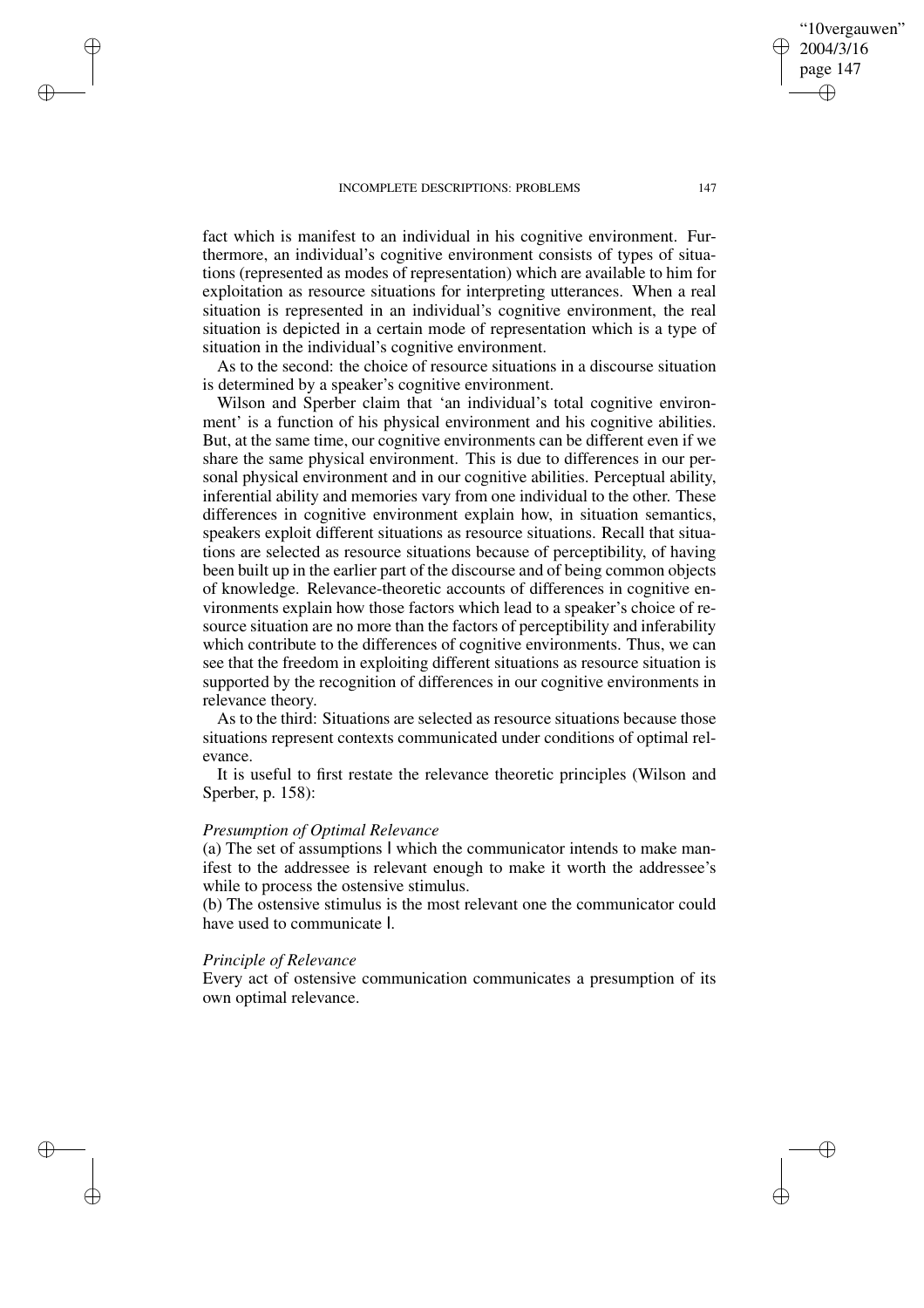## '10vergauwen" 2004/3/16 page 148 ✐ ✐

✐

✐

### 148 ROGER VERGAUWEN AND RAY LAM

According to the Presumption of Relevance, the relevance of an ostensive stimulus (e.g. an utterance) is determined by two factors: the effort to process it optimally (as in (a)) and the cognitive effect this optimal processing achieves (as in (b)). The principle of relevance suggests that every act of such ostensive communication communicates in an optimally relevant manner. That is, each ostensive stimulus is such that the level of effort in processing it is warranted for the cognitive effect it can achieve. Further, it is the *first interpretation* consistent with the principle of relevance which is the interpretation of the stimulus that the communicator intends to convey.<sup>3</sup> So, one could say that the whole relevance-theoretic interpretative process amounts to following a path of least resistance in looking for an interpretation which satisfies one's expectation of relevance and then stop at the first hypothesis which meets such an expectation.

With this summary of relevance theoretic principles in mind, we want to suggest that the process of selecting a situation as a resource situation for interpreting incomplete quantified noun phrases is the same process as context selection in Relevance Theory. This is a process according to which utterance interpretation involves, as a preliminary step, a search through encyclopedic space, short term memory and perceptual environment for an appropriate context of interpretation which features optimal relevance.

To begin this sketch, we suggest that selecting a *situation* as a resource situation to interpret an expression is the same as selecting a *context* for interpreting the expression. So, by considering how a context is selected, we can see how a situation is selected as a resource situation. There is a view in pragmatic literature which suggests: first, context is determined, then the interpretation process takes place and, finally, relevance is assessed. But, in Relevance Theory, we have a complete reversal of events. In relevance theoretic principles as shown above, the theoretical starting point is that if a communicator produces an ostensive stimulus, the relevance of the token stimulus is assumed. So, relevance is presumed up front. The interpretive process involves identifying the appropriate context which meets the expectation of relevance. Sperber and Wilson say: 'in verbal comprehension in particular, it is relevance which is treated as given, and context which is treated as a variable' (pp. 141–142). In the same way, if a communicator expresses an incomplete description, one can safely assume that the resource situation or context intended as the domain for interpreting the incomplete

<sup>3</sup> According to Sperber and Wilson, if the addressee has to move onto further interpretative hypothesis beyond the first interpretative hypothesis to find the most relevant one, the second bit (b) of the presumption of optimal relevance is falsified, namely, that the communicator did not select the most relevant ostensive stimulus (See Sperber and Wilson, pp. 167– 69). Sperber and Wilson hold that a communicator respects tacitly the principle of relevance in the communicative process. We just simply select the most relevant ostensive stimulus.

✐

✐

✐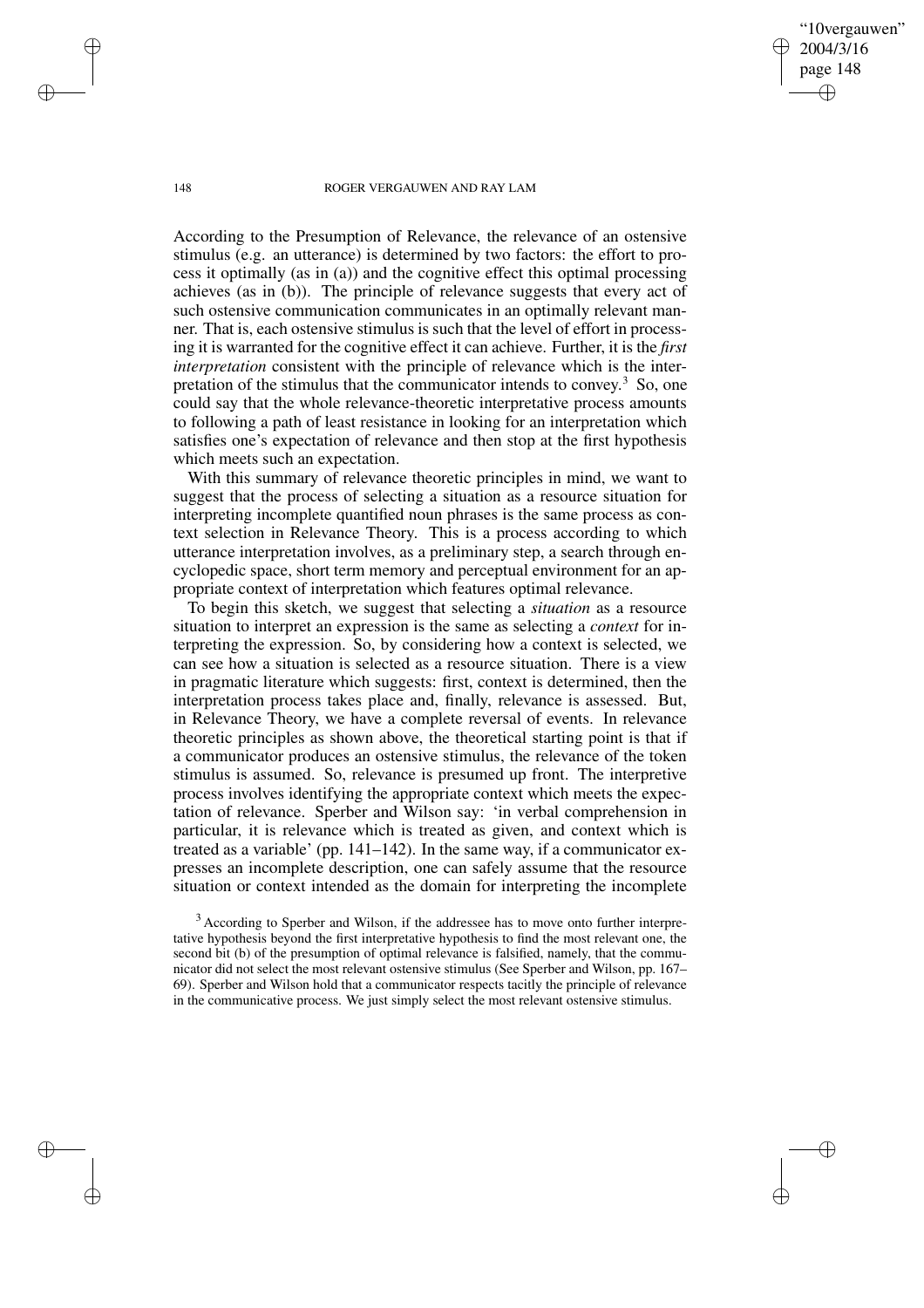✐

✐

✐

✐

description has relevance. The task for the addressee is to find the resource situation which meets that condition of optimal relevance as intended by the communicator. This also shows that the *criterion* for context selection is optimal relevance.

The way in which a context can meet the expectation of optimal relevance is evaluated in terms of its *accessibility*. First, consider that a communicator has at his disposal a particular set of accessible contexts. This set is also the set of facts which are made manifest to the communicator in his cognitive environment. This set has the following structure (Sperber and Wilson, ibid.):

'This set is partly ordered: each context (apart from the initial context) contains one or more smaller contexts, and each context (apart from the maximal contexts) is contained in one or more larger contexts. The set of accessible contexts is thus partly ordered by the inclusion relation. This formal relation has a psychological counterpart: order of inclusion corresponds to order of accessibility. The initial, minimal context is immediately given; contexts which include only the initial context as a sub-part can be accessed in one step and are therefore the most accessible context; contexts which include the initial context and a one-step extension as subparts can be accessed in two steps and are therefore the next most accessible contexts, and so on.'

What is interesting about this structure is that each context contains a smaller context and each context can be contained in a larger context. They are related to each other by an inclusion relationship. Extension to another context from the initial context can be done by moving inward to a smaller context or outward to a larger one. This contextual structure parallels a situational structure in Situation Semantics in that a partial situation can contain smaller partial situations and be contained in a larger situation. The movement from the initial context to a smaller or larger context is similar to the domain shift in Recanati and Kuroda. Given this parallel, one might say that the set of facts which a communicator has at his disposal is just a set of situation dossiers.

In terms of the interpretative process in this set of contexts and its possible extension, interpreting something within the initial, minimal context is immediately accessible and, hence, the most accessible. Any extension beyond the initial context is less accessible. Extensions which require more steps to access are less accessible and involve more processing effort. Hence, such extensions should be warranted by their resulting cognitive effect. Conversely, a context which is easier to access (fewer steps) involves less processing effort.

"10vergauwen" 2004/3/16 page 149

✐

✐

✐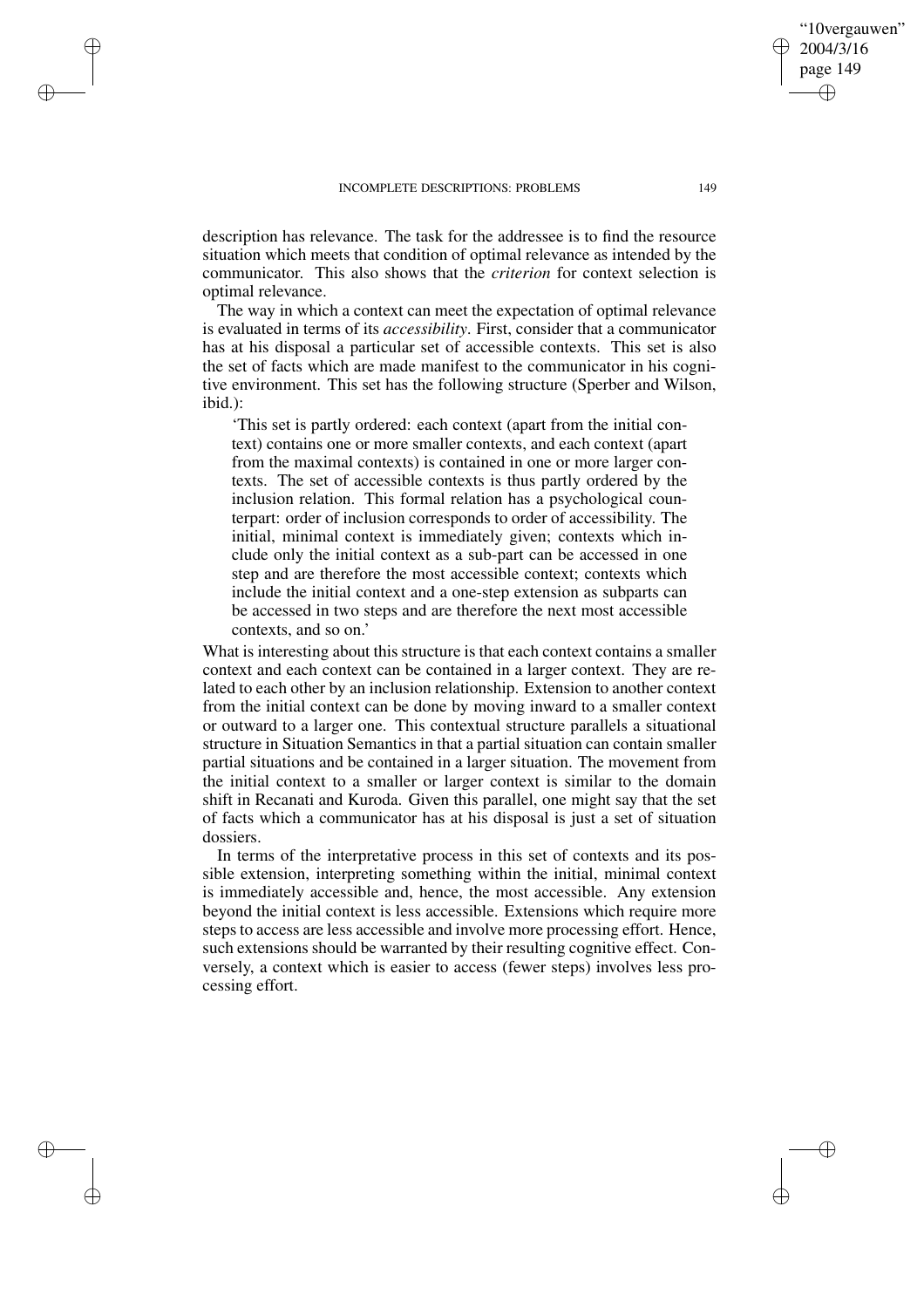"10vergauwen" 2004/3/16 page 150

✐

✐

✐

✐

This set of contexts, as mentioned, is just a set of situation dossiers. Each context represents some partial situation. But, this set is not just the internal long term encyclopedic memory, but, also, short term memory and the environment, if, that is, relevance theory has it right that the train of human thought is steered by the search for optimal relevance. A communicator searches through this set of context, situation dossiers of long term encyclopedic memory, of short term memory and of perceptual environment, to select the proper context which meets the expectation of optimal relevance in the process of producing an ostensive stimulus. Let us illustrate how context selection works with 8) from above.

8. Since it was so stuffy, Mary went up to the attic and opened up the window.

The Initial context (situation described) has the following descriptions.

a. It was stuffy in Mary's house.

b. If the house is stuffy, Mary would open up a window in her house.

c. Mary opened a window in the attic.

When a communicator utters 8) in the discourse situation, he might have the following chunks of information which consists in the set of facts accessible to him.

Chunk 1. Encyclopedic information about Mary's house, including that her house has an attic and more than one window.

Chunk 2. Encyclopedic information about Mary's attic, including that it has a window.

Chunk 3. Encyclopedic information about there being more than one attic and one window in the world.

From superficially considering the utterance 8), it is evident that the communicator has selected the partial situation in which Mary's house situates as the context or the situation described in an earlier part of the discourse. So, the partial situation which includes Mary's house is the initial, minimal context of 8). With this as the initial context, it is not difficult to show why an addressee would not interpret the two incomplete descriptions with respect to the whole world as the intended domain of the communicator. Interpreting 'the attic' with respect to the whole world would take the train of human thought first to information chunk 3 before arriving at chunk 1. This interpretative process might further involve the gratuitous analysis of recognizing the false hypothesis that if 'the attic' has the whole world as domain, it would falsify chunk 3. That is, the addressee would need to go to chunk 3, then chunk 4 (which should be a sub-dossier of chunk 3) and finally chunk 1. Chunk 4. It is false that 'the attic' refers to the unique attic in the world.

This is an unnecessary processing effort which makes the correct domain of interpretation for the incomplete description to be accessible in 3 steps. It

✐

✐

✐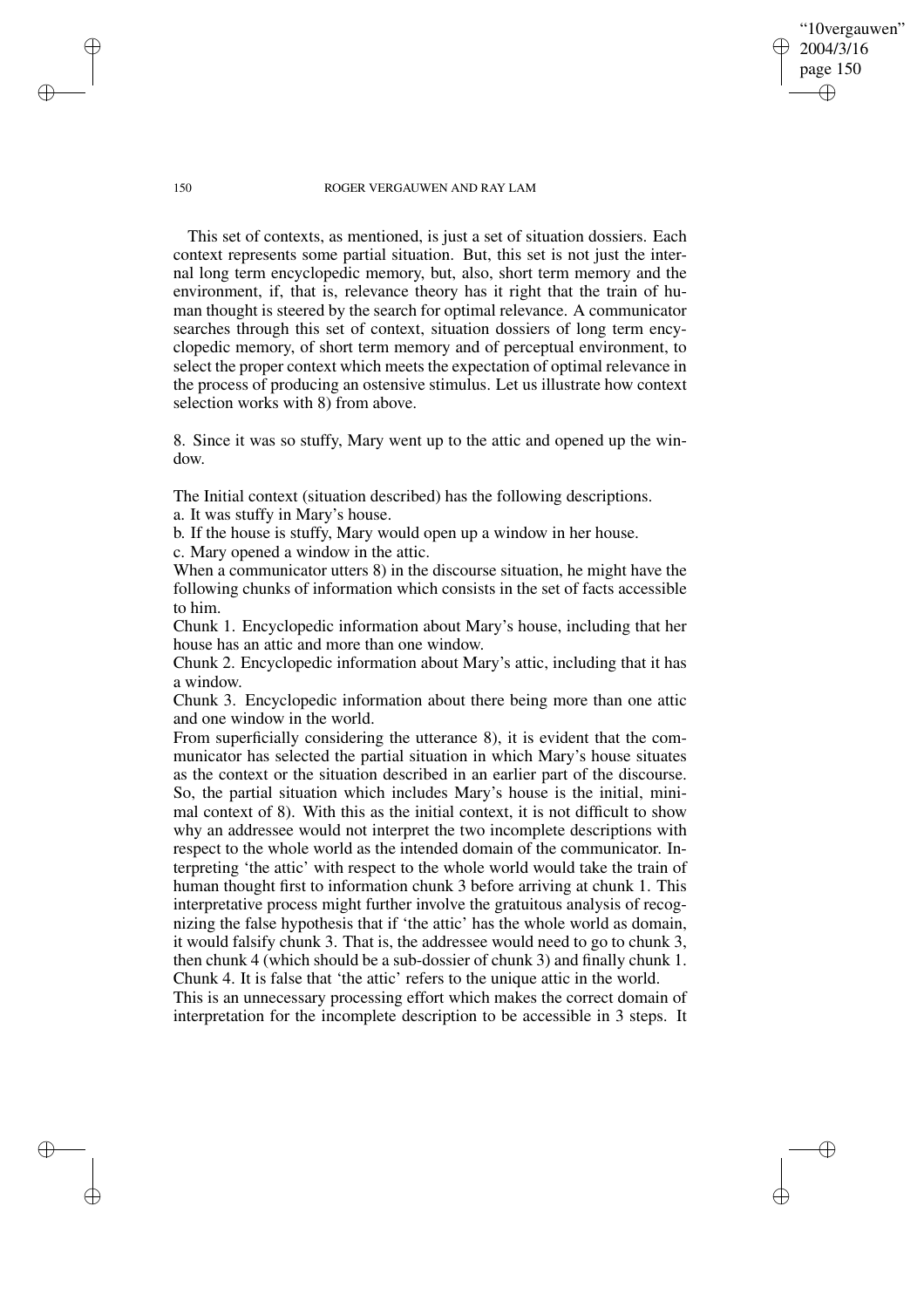makes more sense that the correct domain is arrived at in a one-step extension access by immediately considering chunk 1, featuring a context within the initial context, which is the context or domain that meets optimal relevance: minimal processing effort with maximal cognitive effect. Accessing chunk 1 in a one-step extension also agrees with the relevance-theoretic principle that an interpreter stops at the first interpretation which has optimal relevance. For interpreting 'the window,' once an addressee achieved the domain/context shift from the initial context of a situation containing Mary's house to a smaller context of Mary's house's, he can correctly select the intended context of the communicator, Mary's attic, with a one-step extension by exploiting information chunk 2 to yield the domain/context for interpreting 'the window' (namely, it is not any window in Mary's house but the window in the attic of Mary's house).

This previous illustration of context selection shows that once an initial context has been made known by the communicator, the interpretative domains of other expressions in the utterance should be those that are most readily accessible because they are the domains which involve less processing effort to arrive and are likely to be the most relevant. The latter two combinations contribute to optimal relevance. The illustration also shows that a communicator is in control of selecting the proper context and exploiting domain shift. Again, it confirms the idea that contexts are not given but selected.

This previous sketch of context selection shows how locating a situation as a resource situation is a matter of context selection with the feature of optimal relevance. A communicator uses the optimal relevant contexts as the contexts of interpretation for the expressions in the utterances he produces.

# *Conclusion*

✐

✐

✐

✐

In defending the situationist approach to the problem of incomplete descriptions, we used the idea of treating the problem at four levels of interpretation of an utterance as suggested by Recanati. Recanati's criticism of the sentence level treatment *via* Ellipsis Theory is expanded with an analysis which shows that the shortcomings of the theory appear at both a syntactical and a semantic level. On a syntactical level, Ellipsis Theory furnishes insufficient syntactical grounds for the recovery of unarticulated constituents and exhibits sentential ambiguity. On a semantic level, Ellipsis Theory shows semantic ambiguity resulting from propositional indeterminacy. That is, the choice of completing materials for the proposition expressed is indeterminate not only at the level of the token materials for completion but also at the level of the material type for such purposes. To avoid semantic ambiguity, we would avoid treating the problem at the level of linguistic meaning but,

"10vergauwen" 2004/3/16 page 151 ✐ ✐

✐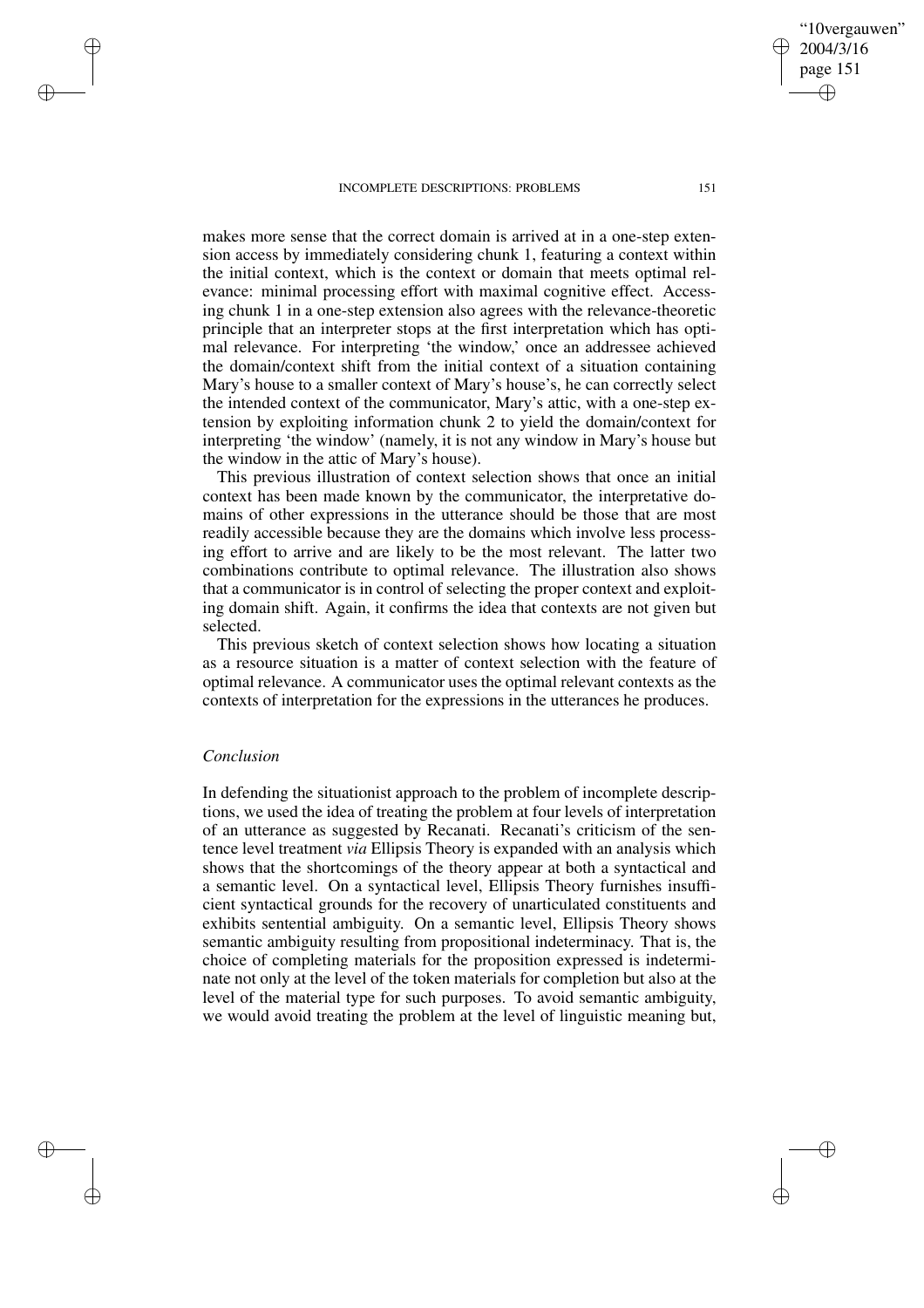"10vergauwen" 2004/3/16 page 152

✐

✐

✐

✐

instead, work on an interpretation at the level of the proposition expressed. The Domain Delimitation strategy with the use of Situation Semantics is advocated because it offers the advantages of keeping interpretative windows within a discourse of interest. Delimiting the interpretative domain makes life easier for determining the proposition expressed because we no longer require a qualification of how unarticulated constituents figure in the proposition expressed.

In the last part of the essay, we provided further theoretical support for Situation Theory *via* Relevance Theory. Many notions of Situation Theory find their parallel in Relevance Theory. Resource situations in Situation Theory are merely situations which are facts manifested in an individual's cognitive environment for exploitation as seen in Relevance Theory. Further, speaker's choices of resource situations in his speech acts are determined and explained by the factors of perceptibility and inferability that contribute to the differences in cognitive environments. While taking into account how various factors contribute to differences in cognitive environments, it is suggested that resource situations are selected by the speakers on the basis of optimal relevance. Using the Domain Delimitation strategy to treat the problem of incomplete quantified noun phrases meets the condition of optimal relevance because the strategy delimits the scope of quantification to a more relevant and manageable domain for the interpretative process. When domains are purposely selected and limited, they yield more cognitive benefits and take less effort to process. Thus, domain delimitation for treating quantifiers is basically a pragmatic process carried out under the condition of optimal relevance.

Institute of Philosophy Center for Logic, Philosophy of Science and Philosophy of Language Catholic University of Leuven Belgium E-mail: Roger Vergauwen: roger.vergauwen@hiw.kuleuven.ac.be Ray Lam: <sorbonne95@yahoo.com>

## REFERENCES

Barwise, J. & Perry, J. (1999). *Situations and Attitudes*, Stanford: CLSI Publications.

Carston, R. (2000). Explicature and Semantics, Ms.

Grice, H.P. (1989). *Studies in the Ways of Words*, Cambridge: Harvard University Press.

✐

✐

✐